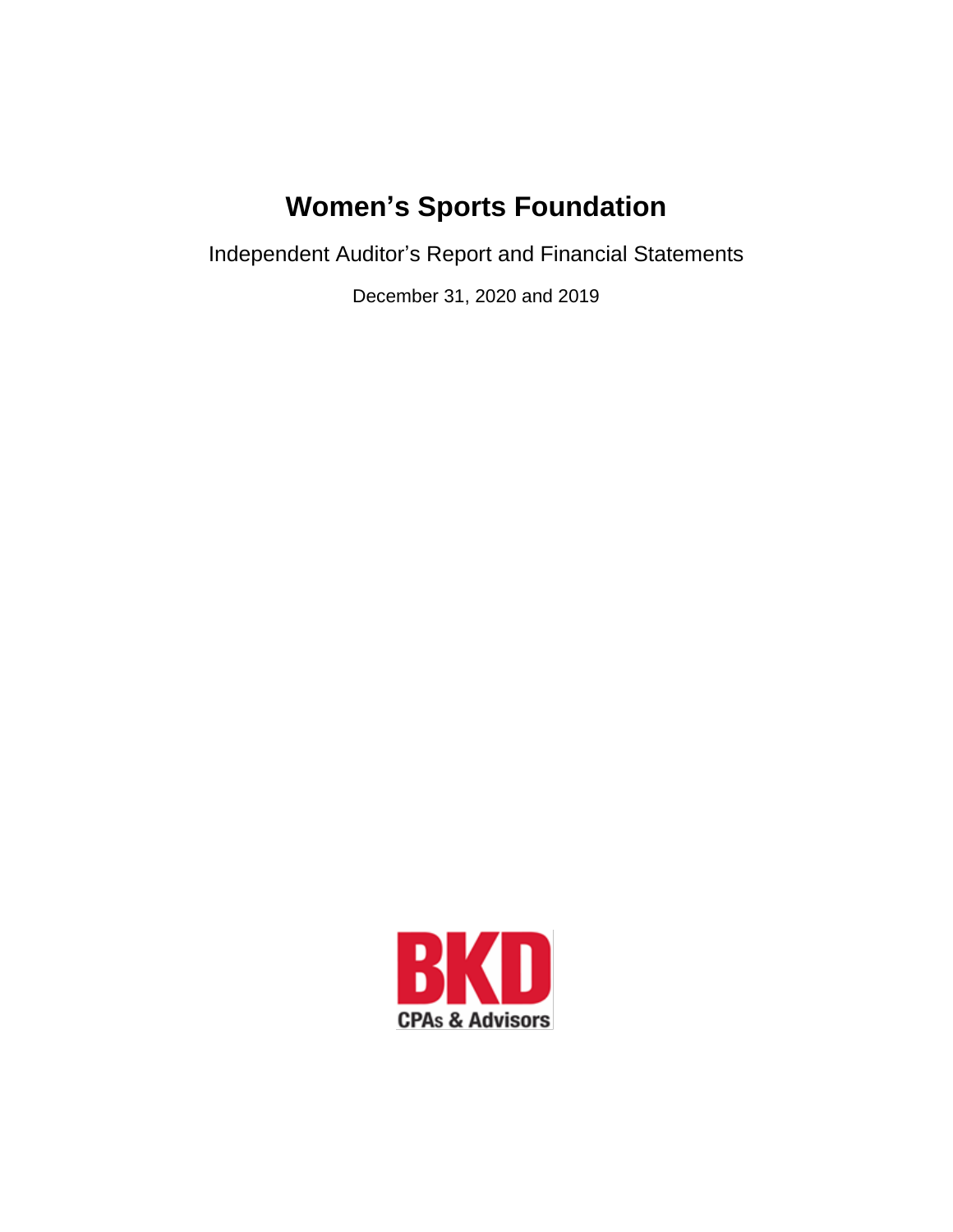**December 31, 2020 and 2019**

# **Contents**

| <b>Financial Statements</b> |  |
|-----------------------------|--|
|                             |  |
|                             |  |
|                             |  |
|                             |  |
|                             |  |
|                             |  |
|                             |  |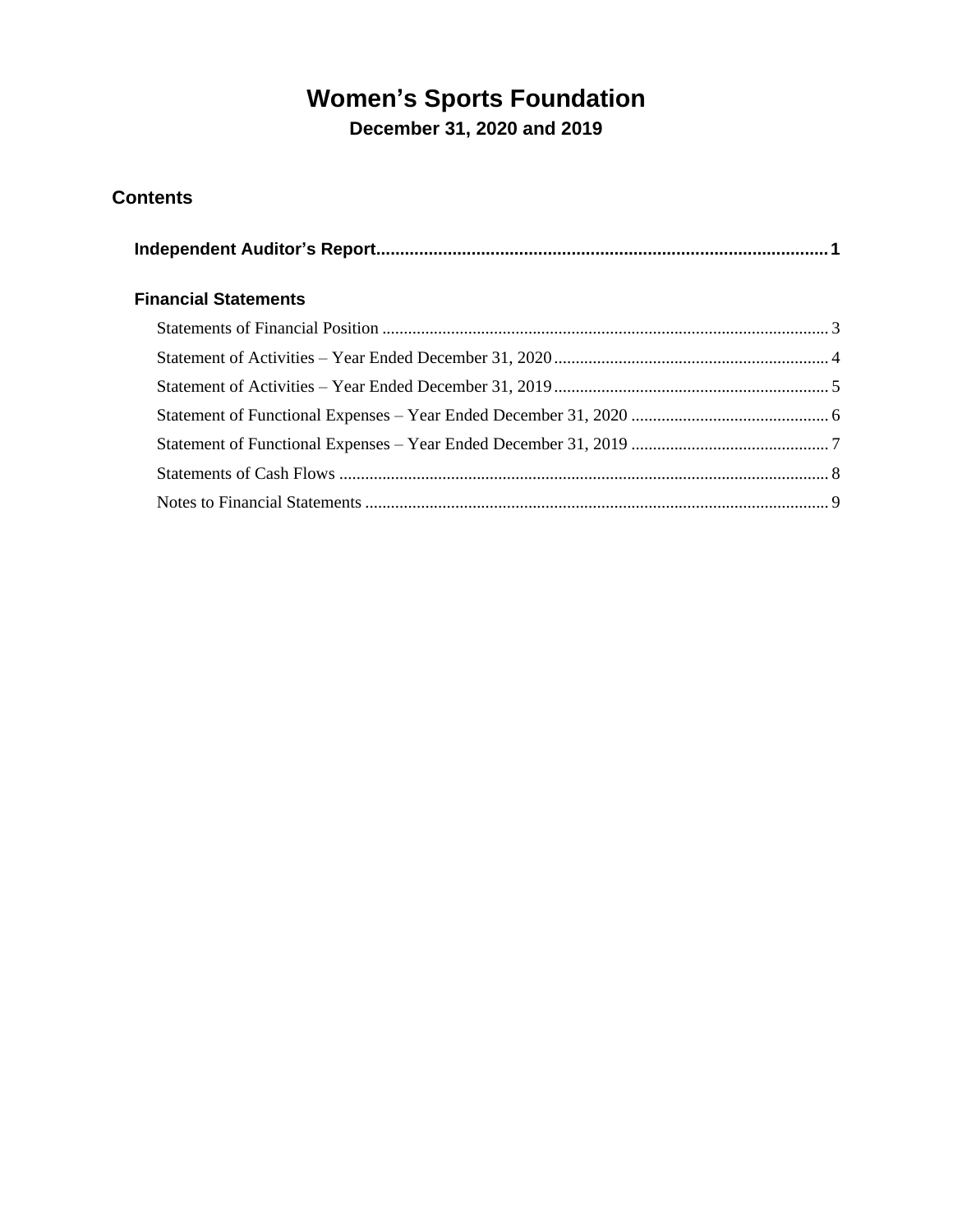

# **Independent Auditor's Report**

<span id="page-2-0"></span>Board of Trustees Women's Sports Foundation New York, New York

We have audited the accompanying financial statements of Women's Sports Foundation, which comprise the statements of financial position as of December 31, 2020 and 2019, and the related statements of activities, functional expenses and cash flows for the years then ended, and the related notes to the financial statements.

## *Management's Responsibility for the Financial Statements*

Management is responsible for the preparation and fair presentation of these financial statements in accordance with accounting principles generally accepted in the United States of America; this includes the design, implementation and maintenance of internal control relevant to the preparation and fair presentation of financial statements that are free from material misstatement, whether due to fraud or error.

#### *Auditor's Responsibility*

Our responsibility is to express an opinion on these financial statements based on our audits. We conducted our audits in accordance with auditing standards generally accepted in the United States of America. Those standards require that we plan and perform the audit to obtain reasonable assurance about whether the financial statements are free from material misstatement.

An audit involves performing procedures to obtain audit evidence about the amounts and disclosures in the financial statements. The procedures selected depend on the auditor's judgment, including the assessment of the risks of material misstatement of the financial statements, whether due to fraud or error. In making those risk assessments, the auditor considers internal control relevant to the entity's preparation and fair presentation of the financial statements in order to design audit procedures that are appropriate in the circumstances, but not for the purpose of expressing an opinion on the effectiveness of the entity's internal control. Accordingly, we express no such opinion. An audit also includes evaluating the appropriateness of accounting policies used and the reasonableness of significant accounting estimates made by management, as well as evaluating the overall presentation of the financial statements.

We believe that the audit evidence we have obtained is sufficient and appropriate to provide a basis for our audit opinion.

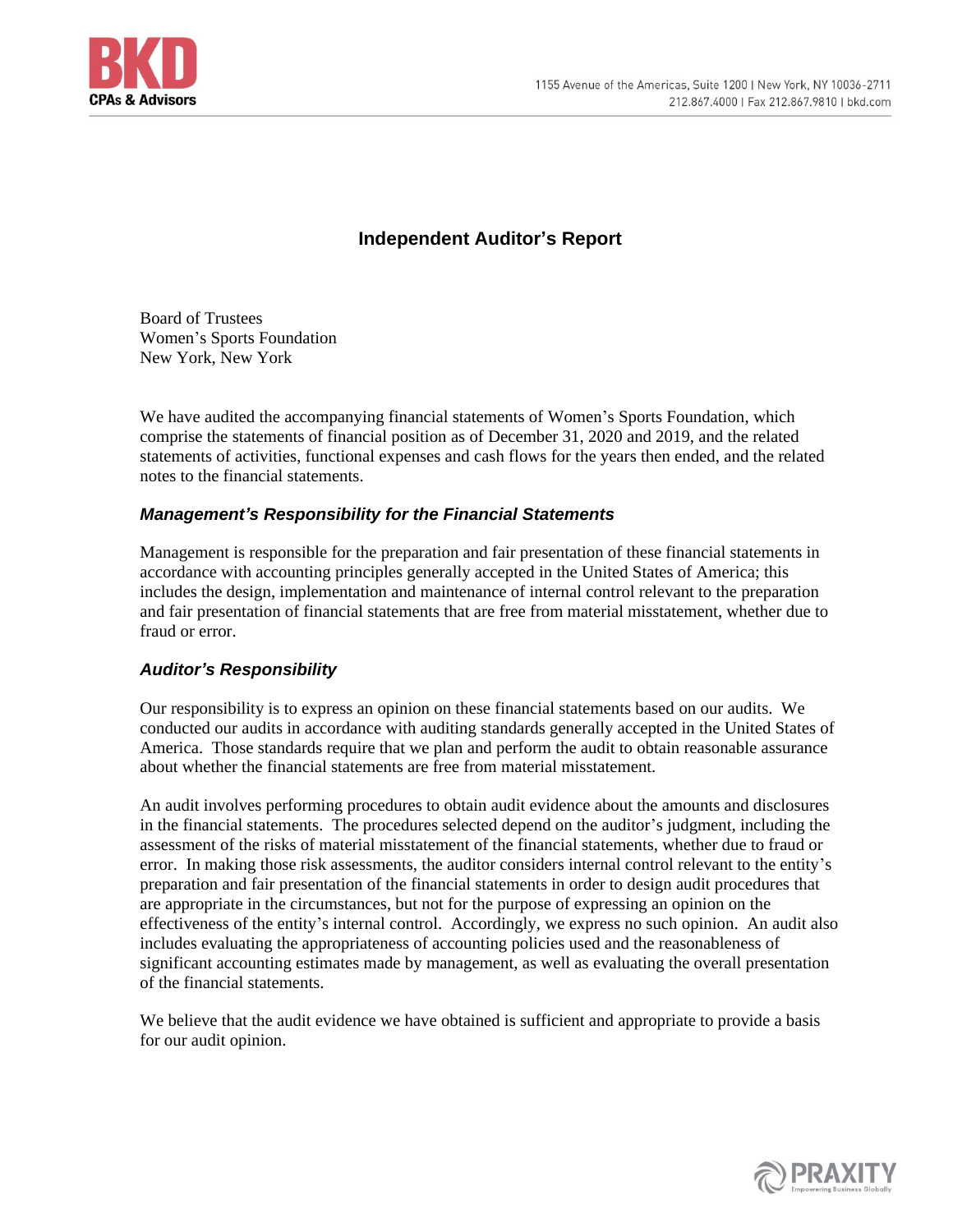Board of Trustees Women's Sports Foundation Page 2

## *Opinion*

In our opinion, the financial statements referred to above present fairly, in all material respects, the financial position of Women's Sports Foundation as of December 31, 2020 and 2019, and the changes in its net assets and its cash flows for the years then ended in accordance with accounting principles generally accepted in the United States of America.

**BKD,LLP** 

New York, New York June 25, 2021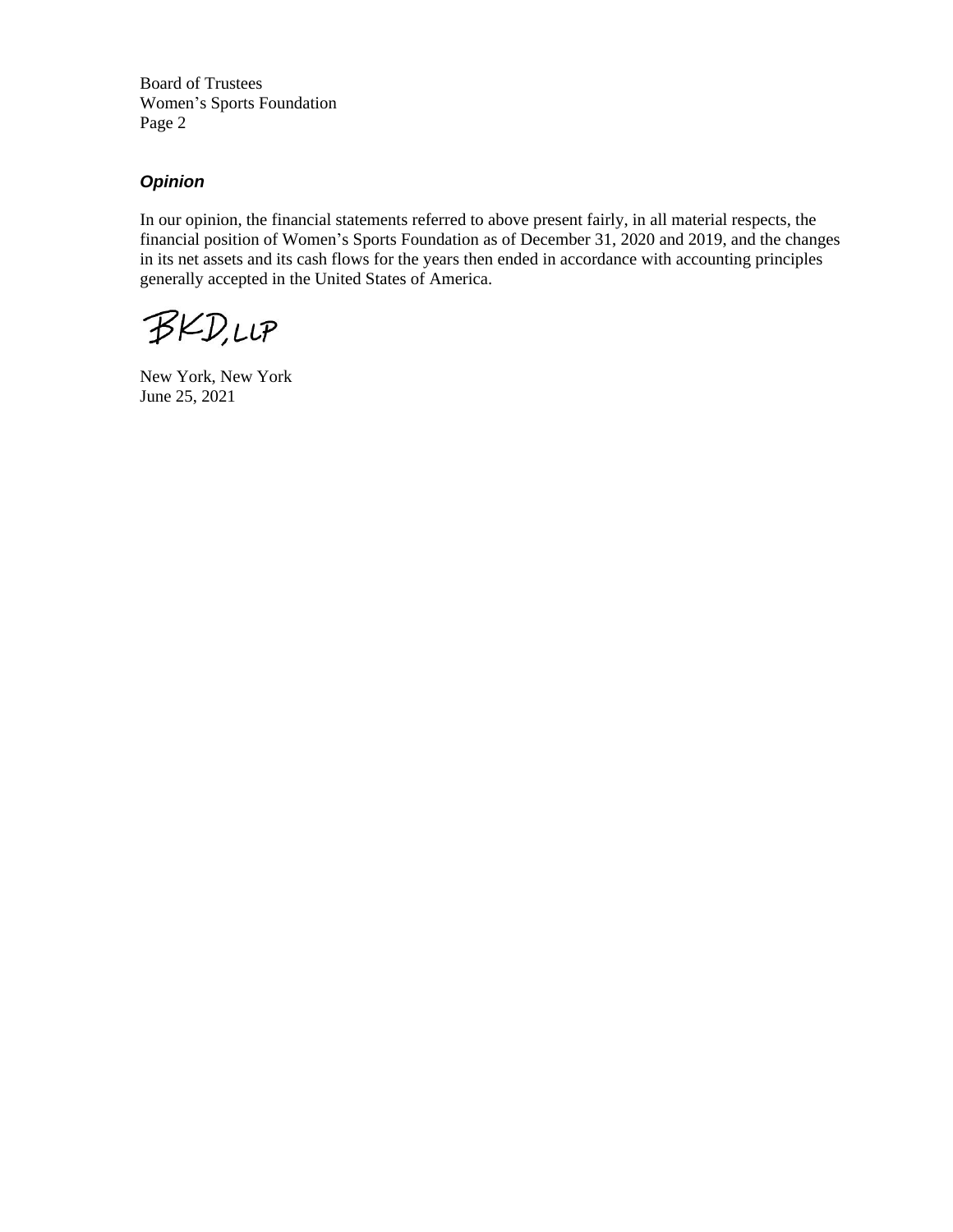# **Statements of Financial Position**

**December 31, 2020 and 2019**

<span id="page-4-0"></span>

|                                       | 2020           | 2019            |
|---------------------------------------|----------------|-----------------|
| <b>Assets</b>                         |                |                 |
| Cash and cash equivalents             | \$<br>869,913  | \$<br>787,115   |
| Investments                           | 3,169,089      | 2,922,340       |
| Contributions receivable              | 2,859,637      | 2,061,949       |
| Prepaid expenses and other assets     | 82,687         | 113,705         |
| Property and equipment, net           | 362,785        | 548,704         |
| Total assets                          | 7,344,111      | 6,433,813<br>\$ |
| <b>Liabilities and Net Assets</b>     |                |                 |
| <b>Liabilities</b>                    |                |                 |
| Accounts payable and accrued expenses | \$<br>373,239  | \$<br>276,071   |
| Conditional grant                     | 334,989        |                 |
| Grants payable                        | 300,899        | 381,782         |
| Deferred revenue                      |                | 38,250          |
| Deferred rent                         | 38,112         | 43,762          |
| Total liabilities                     | 1,047,239      | 739,865         |
| <b>Net Assets</b>                     |                |                 |
| Without donor restrictions            | 1,176,595      | 1,671,532       |
| With donor restrictions               | 5,120,277      | 4,022,416       |
| Total net assets                      | 6,296,872      | 5,693,948       |
| Total liabilities and net assets      | 7,344,111<br>S | \$<br>6,433,813 |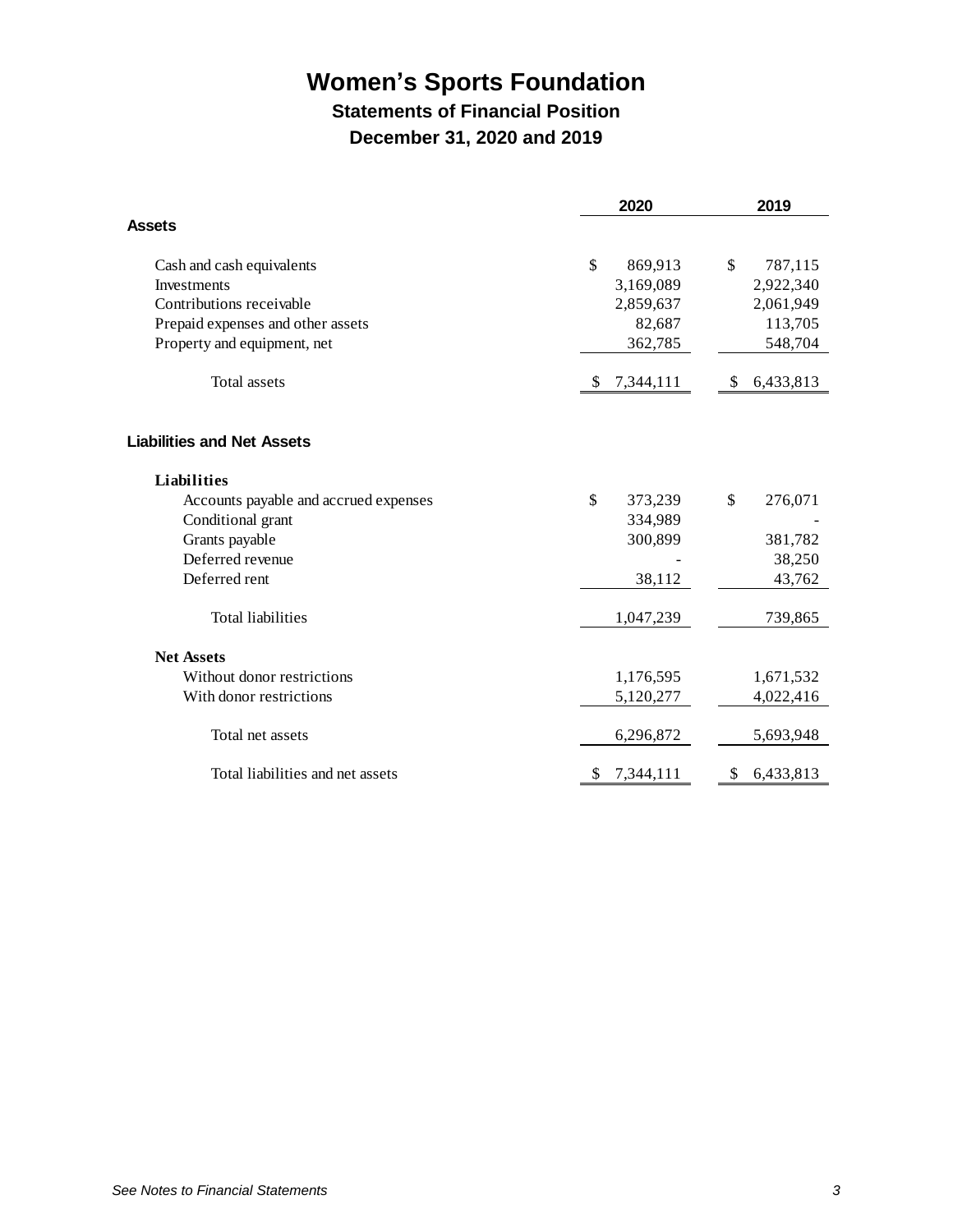# **Statement of Activities Year Ended December 31, 2020**

<span id="page-5-0"></span>

|                                       | <b>Without Donor</b><br><b>Restrictions</b> | <b>With Donor</b><br><b>Restrictions</b> | <b>Total</b>    |
|---------------------------------------|---------------------------------------------|------------------------------------------|-----------------|
| <b>Revenues and Other Support</b>     |                                             |                                          |                 |
| Contributions and grants              | $\mathcal{S}$<br>1,338,318                  | 2,919,034<br>\$                          | 4,257,352<br>\$ |
| Contributions in-kind                 | 111,182                                     |                                          | 111,182         |
| Special event benefit, net of direct  |                                             |                                          |                 |
| cost of \$113,085                     | 1,002,417                                   |                                          | 1,002,417       |
| Investment income, net                | 67,267                                      | 45,219                                   | 112,486         |
| Miscellaneous income                  | 5,370                                       |                                          | 5,370           |
| Net assets released from restrictions | 1,866,392                                   | (1,866,392)                              |                 |
| Total revenues and other support      | 4,390,946                                   | 1,097,861                                | 5,488,807       |
| <b>Expenses</b>                       |                                             |                                          |                 |
| Program services                      |                                             |                                          |                 |
| Community impact                      | 2,445,142                                   |                                          | 2,445,142       |
| Advocacy                              | 910,493                                     |                                          | 910,493         |
| Research                              | 480,377                                     |                                          | 480,377         |
| Total program services                | 3,836,012                                   |                                          | 3,836,012       |
| Supporting services                   |                                             |                                          |                 |
| Management and general                | 458,806                                     |                                          | 458,806         |
| Fundraising                           | 591,065                                     |                                          | 591,065         |
| Total supporting services             | 1,049,871                                   |                                          | 1,049,871       |
| Total expenses                        | 4,885,883                                   |                                          | 4,885,883       |
| <b>Change in Net Assets</b>           | (494, 937)                                  | 1,097,861                                | 602,924         |
| <b>Net Assets, Beginning of Year</b>  | 1,671,532                                   | 4,022,416                                | 5,693,948       |
| Net Assets, End of Year               | 1,176,595<br>\$                             | \$<br>5,120,277                          | \$<br>6,296,872 |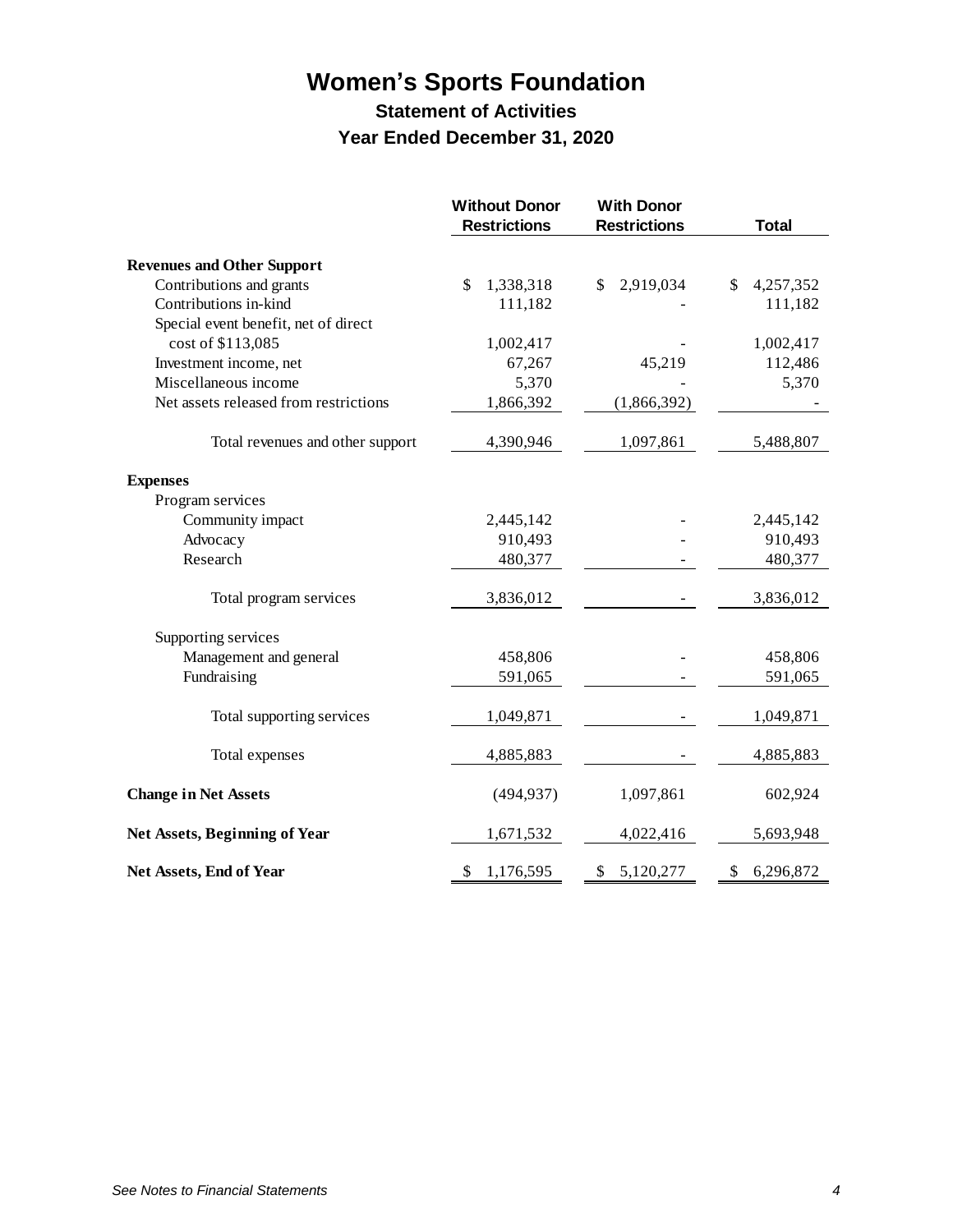# **Statement of Activities Year Ended December 31, 2019**

<span id="page-6-0"></span>

|                                       | <b>Without Donor</b><br><b>Restrictions</b> | <b>With Donor</b><br><b>Restrictions</b> | <b>Total</b>     |
|---------------------------------------|---------------------------------------------|------------------------------------------|------------------|
| <b>Revenues and Other Support</b>     |                                             |                                          |                  |
| Contributions and grants              | $\mathcal{S}$<br>1,693,762                  | 2,150,581<br>\$                          | 3,844,343<br>\$. |
| Contributions in-kind                 | 78,227                                      |                                          | 78,227           |
| Special event benefit, net of direct  |                                             |                                          |                  |
| cost of \$404,877                     | 1,381,891                                   |                                          | 1,381,891        |
| Investment income, net                | 216,157                                     | 128,218                                  | 344,375          |
| Speaker's fee                         | 500                                         |                                          | 500              |
| Miscellaneous income                  | 574                                         |                                          | 574              |
| Net assets released from restrictions | 1,936,573                                   | (1,936,573)                              |                  |
| Total revenues and other support      | 5,307,684                                   | 342,226                                  | 5,649,910        |
| <b>Expenses</b>                       |                                             |                                          |                  |
| Program services                      |                                             |                                          |                  |
| Community impact                      | 2,663,483                                   |                                          | 2,663,483        |
| Advocacy                              | 866,619                                     |                                          | 866,619          |
| Research                              | 721,240                                     |                                          | 721,240          |
| Total program services                | 4,251,342                                   |                                          | 4,251,342        |
| Supporting services                   |                                             |                                          |                  |
| Management and general                | 545,110                                     |                                          | 545,110          |
| Fundraising                           | 820,024                                     |                                          | 820,024          |
| Total supporting services             | 1,365,134                                   |                                          | 1,365,134        |
| Total expenses                        | 5,616,476                                   |                                          | 5,616,476        |
| <b>Change in Net Assets</b>           | (308,792)                                   | 342,226                                  | 33,434           |
| <b>Net Assets, Beginning of Year</b>  | 1,980,324                                   | 3,680,190                                | 5,660,514        |
| <b>Net Assets, End of Year</b>        | \$<br>1,671,532                             | \$<br>4,022,416                          | \$<br>5,693,948  |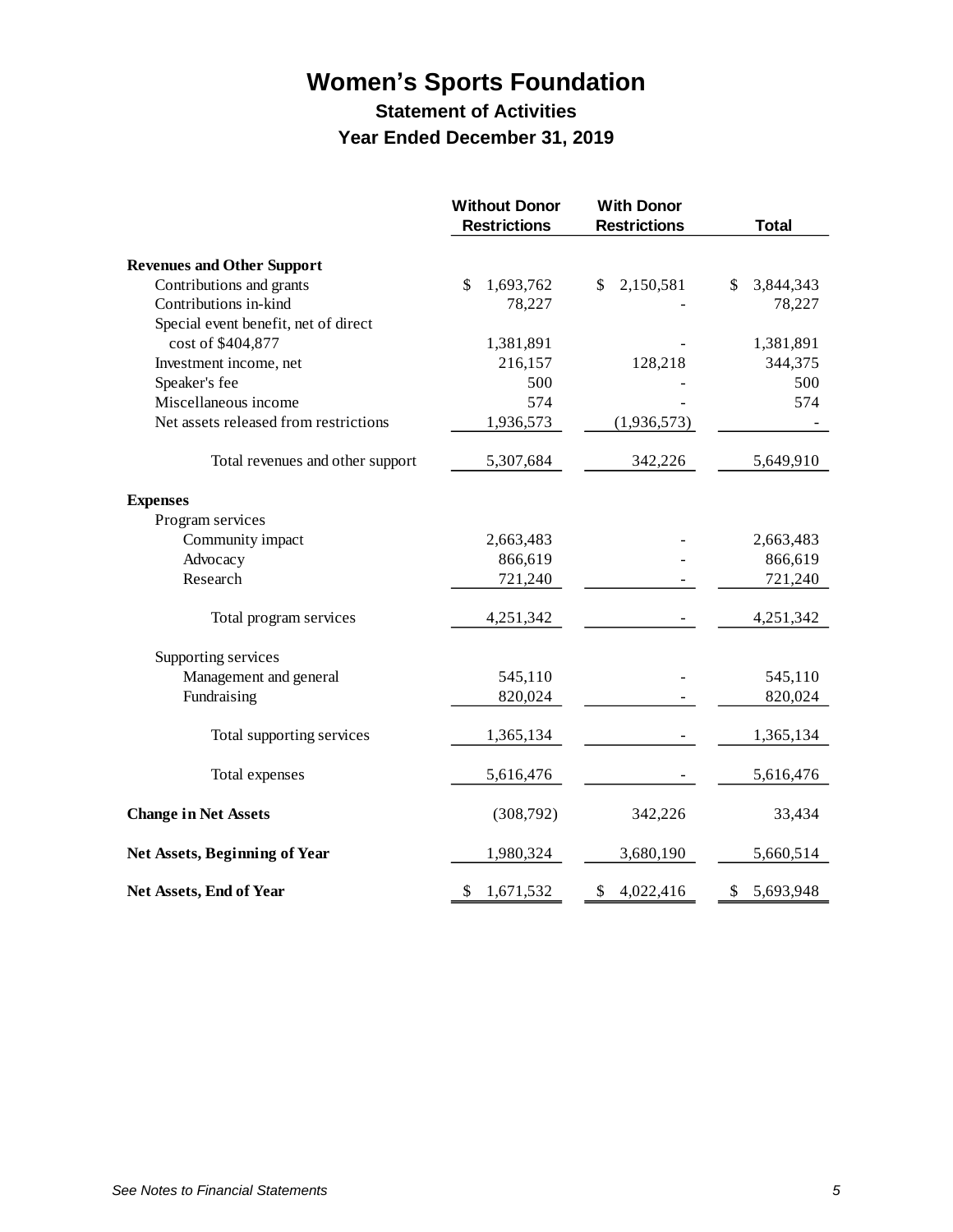**Statement of Functional Expenses**

**Year Ended December 31, 2020**

<span id="page-7-0"></span>

|                                               | <b>Program Services</b> |                |                | <b>Supporting Services</b> |                   |                    |                                   |                 |
|-----------------------------------------------|-------------------------|----------------|----------------|----------------------------|-------------------|--------------------|-----------------------------------|-----------------|
|                                               | Community               |                |                |                            | <b>Management</b> |                    | <b>Direct Costs</b><br>of Special |                 |
|                                               | Impact                  | Advocacy       | Research       | <b>Total</b>               | and General       | <b>Fundraising</b> | <b>Events</b>                     | Total           |
| Salaries                                      | 984,717<br>\$           | 438,676<br>\$. | 234,055<br>\$. | \$1,657,448                | 163,836<br>\$     | 247,032<br>\$      | \$                                | \$<br>2,068,316 |
| Payroll taxes and employee                    |                         |                |                |                            |                   |                    |                                   |                 |
| benefits                                      | 147,110                 | 77,112         | 51,033         | 275,255                    | 35,722            | 53,862             |                                   | 364,839         |
| Occupancy                                     | 125,550                 | 56,340         | 37,286         | 219,176                    | 26,100            | 39,353             |                                   | 284,629         |
| Professional fees                             | 369,614                 | 43,255         | 85,710         | 498,579                    | 133,987           | 184,548            |                                   | 817,114         |
| Donated services                              | 46,769                  | 25,235         | 14,218         | 86,222                     | 9.953             | 15,007             |                                   | 111,182         |
| Production and printing                       | 22,246                  | 8,989          | 15,034         | 46,269                     | 4,014             | 6,052              |                                   | 56,335          |
| Communication and media                       | 19,252                  | 7,557          | 2,554          | 29,363                     | 29,645            | 2,695              |                                   | 61,703          |
| Grant expense                                 | 598,000                 | 179,292        |                | 777,292                    |                   |                    |                                   | 777,292         |
| Insurance                                     | 5,761                   | 3,020          | 1,999          | 10,780                     | 1,399             | 2,109              |                                   | 14,288          |
| Office supplies                               | 3,451                   | 2,135          | 1,194          | 6,780                      | 836               | 1,260              |                                   | 8,876           |
| Meetings and conferences                      | 3,601                   | 1,887          | 1,249          | 6,737                      | 874               | 1,318              |                                   | 8,929           |
| Travel and transportation                     | 15,613                  | 15,826         | 2,331          | 33,770                     | 1,489             | 2,245              |                                   | 37,504          |
| Venue rental and event productions            |                         |                |                |                            |                   |                    | 113,085                           | 113,085         |
| Telephone                                     | 14,560                  | 7,632          | 5,051          | 27,243                     | 3,535             | 5,331              |                                   | 36,109          |
| Expensed equipment                            | 1,449                   | 759            | 502            | 2,710                      | 352               | 530                |                                   | 3,592           |
| Bad debt                                      |                         |                |                |                            | 27,351            |                    |                                   | 27,351          |
| Miscellaneous                                 | 11,798                  | 3,124          | 1,918          | 16,840                     | 1,343             | 2,025              |                                   | 20,208          |
| Depreciation and amortization                 | 75,651                  | 39,654         | 26,243         | 141,548                    | 18,370            | 27,698             |                                   | 187,616         |
| Total expenses                                | 2,445,142               | 910.493        | 480,377        | 3,836,012                  | 458,806           | 591,065            | 113,085                           | 4,998,968       |
| Less expenses deducted directly from revenues |                         |                |                |                            |                   |                    |                                   |                 |
| Direct cost of special events                 |                         |                |                |                            |                   |                    | (113,085)                         | (113,085)       |
| Total expenses reported by function           |                         |                |                |                            |                   |                    |                                   |                 |
| on the statements of activities               | \$2,445,142             | 910,493<br>\$  | 480,377<br>S.  | \$ 3,836,012               | 458,806<br>S.     | 591,065<br>S.      | \$                                | \$4,885,883     |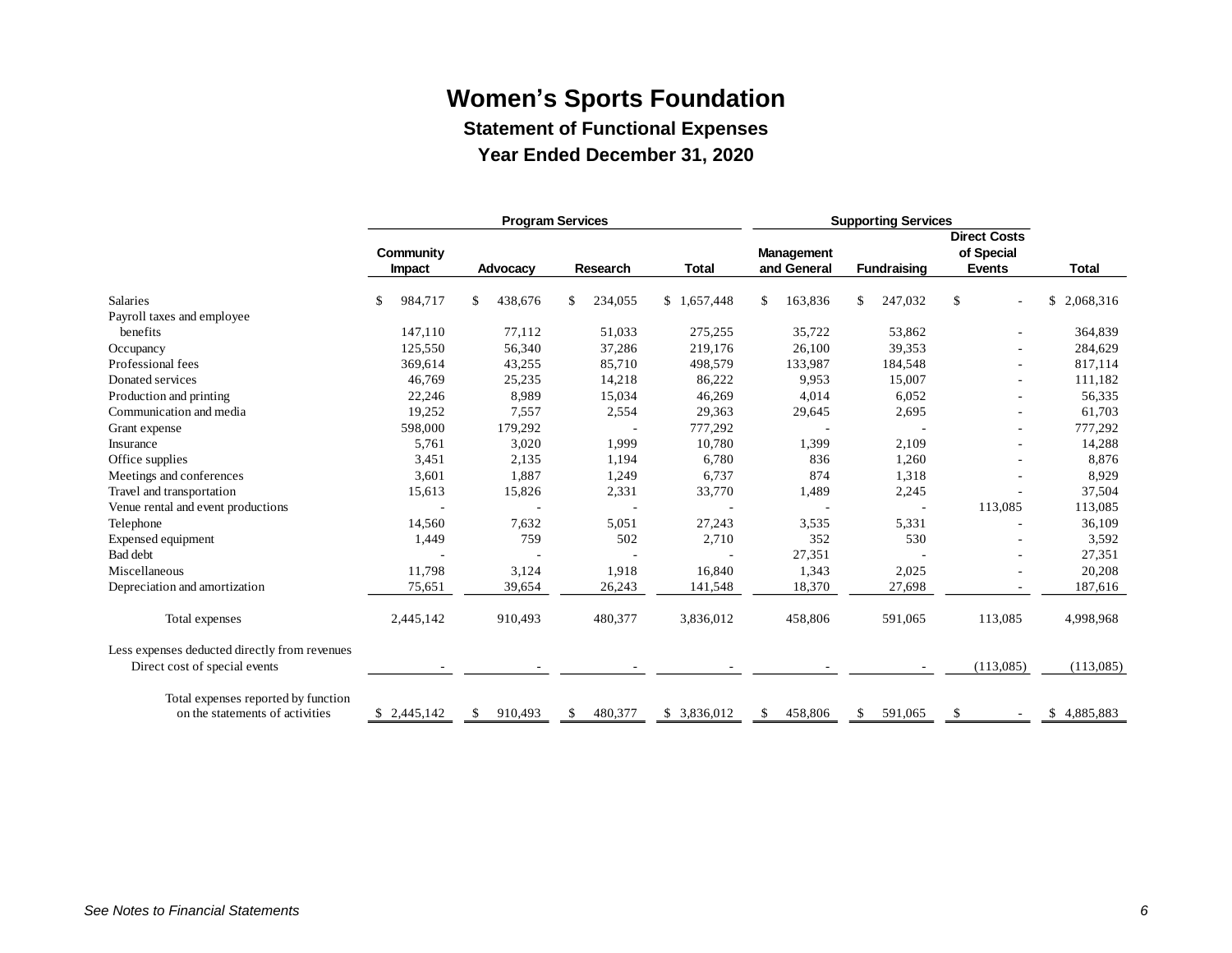**Statement of Functional Expenses**

**Year Ended December 31, 2019**

<span id="page-8-0"></span>

|                                               | <b>Program Services</b> |                |                | <b>Supporting Services</b> |                   |                    |                                   |                 |
|-----------------------------------------------|-------------------------|----------------|----------------|----------------------------|-------------------|--------------------|-----------------------------------|-----------------|
|                                               | Community               |                |                |                            | <b>Management</b> |                    | <b>Direct Costs</b><br>of Special |                 |
|                                               | Impact                  | Advocacy       | Research       | <b>Total</b>               | and General       | <b>Fundraising</b> | <b>Events</b>                     | <b>Total</b>    |
| Salaries                                      | 890,070<br>\$           | 273,425<br>\$. | 203,831<br>\$. | \$1,367,326                | 163,143<br>\$     | 358,610<br>\$      | \$                                | 1,889,079<br>\$ |
| Payroll taxes and employee                    |                         |                |                |                            |                   |                    |                                   |                 |
| benefits                                      | 163,136                 | 41,398         | 37,359         | 241,893                    | 29,902            | 65,728             |                                   | 337,523         |
| Occupancy                                     | 123,709                 | 31,362         | 28,302         | 183,373                    | 22,652            | 49,792             |                                   | 255,817         |
| Professional fees                             | 251,103                 | 92,707         | 271,539        | 615,349                    | 262,128           | 269,951            |                                   | 1,147,428       |
| Donated services                              | 65,311                  | 3,066          | 2,767          | 71,144                     | 2,215             | 4,868              |                                   | 78,227          |
| Production and printing                       | 29,617                  | 8,056          | 6,746          | 44,419                     | 4,353             | 9,568              |                                   | 58,340          |
| Communication and media                       | 14,973                  | 10,690         | 4,156          | 29,819                     | 29,366            | 2,903              |                                   | 62,088          |
| Grant expense                                 | 783,901                 | 318,922        | 130,819        | 1,233,642                  | 5,022             | 49                 |                                   | 1,238,713       |
| Insurance                                     | 14,066                  | 3,569          | 3,221          | 20,856                     | 2,578             | 5,667              |                                   | 29,101          |
| Office supplies                               | 9,375                   | 2,107          | 1,704          | 13,186                     | 1,364             | 2,998              |                                   | 17,548          |
| Meetings and conferences                      | 1,414                   | 306            | 190            | 1,910                      | 152               | 1,013              |                                   | 3,075           |
| Travel and transportation                     | 241,530                 | 61,855         | 13,946         | 317,331                    | 8,916             | 19,599             |                                   | 345,846         |
| Venue rental and event productions            |                         |                |                |                            |                   |                    | 404,877                           | 404,877         |
| Telephone                                     | 17,056                  | 4,283          | 3,865          | 25,204                     | 3,093             | 6,799              |                                   | 35,096          |
| Expensed equipment                            | 4,339                   | 1,488          | 1,012          | 6,839                      | 795               | 1,748              |                                   | 9,382           |
| Bad debt                                      | 2,085                   | 529            | 477            | 3,091                      | 382               | 840                |                                   | 4,313           |
| Miscellaneous                                 | 8,633                   | 1,902          | 1,421          | 11,956                     | 1,137             | 2,500              |                                   | 15,593          |
| Depreciation and amortization                 | 43,165                  | 10,954         | 9,885          | 64,004                     | 7,912             | 17,391             |                                   | 89,307          |
| Total expenses                                | 2,663,483               | 866,619        | 721,240        | 4,251,342                  | 545,110           | 820,024            | 404,877                           | 6,021,353       |
| Less expenses deducted directly from revenues |                         |                |                |                            |                   |                    |                                   |                 |
| Direct cost of special events                 |                         |                |                |                            |                   |                    | (404, 877)                        | (404, 877)      |
| Total expenses reported by function           |                         |                |                |                            |                   |                    |                                   |                 |
| on the statements of activities               | \$2,663,483             | 866,619<br>S.  | 721,240<br>S.  | \$4,251,342                | 545,110<br>\$     | 820,024<br>S.      | \$                                | \$5,616,476     |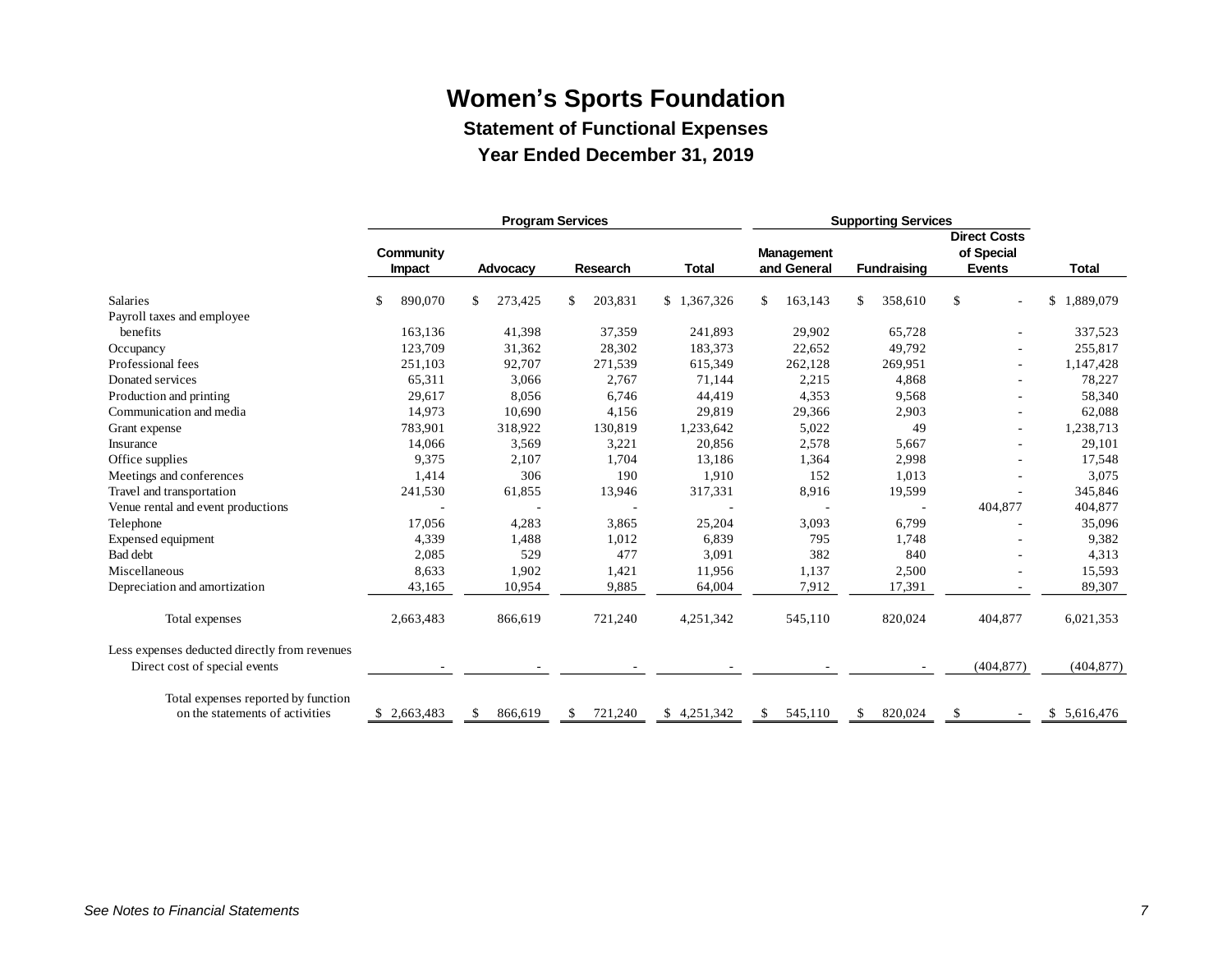**Statements of Cash Flows**

# **Years Ended December 31, 2020 and 2019**

<span id="page-9-0"></span>

|                                                     | 2020 |            | 2019          |
|-----------------------------------------------------|------|------------|---------------|
| <b>Operating Activities</b>                         |      |            |               |
| Change in net assets                                | \$   | 602,924    | \$<br>33,434  |
| Items not requiring (providing) cash                |      |            |               |
| Depreciation and amortization                       |      | 187,616    | 89,307        |
| Bad debt expense                                    |      | 27,351     | 4,313         |
| Net realized and unrealized gain on investments     |      | (49,096)   | (282, 895)    |
| Changes in                                          |      |            |               |
| Contributions receivable                            |      | (825,039)  | (173, 317)    |
| Prepaid expenses and other assets                   |      | 31,018     | 14,987        |
| Accounts payable and accrued expenses               |      | 97,168     | 62,830        |
| Conditional grant                                   |      | 334,989    |               |
| Grants payable                                      |      | (80, 883)  | 191,667       |
| Deferred revenue                                    |      | (38,250)   | 11,967        |
| Deferred rent                                       |      | (5,650)    | 10,601        |
| Net cash provided by (used in) operating activities |      | 282,148    | (37,106)      |
| <b>Investing Activities</b>                         |      |            |               |
| Purchases of investments                            |      | (807, 348) | (518, 479)    |
| Proceeds from sales of investments                  |      | 609,695    | 348,446       |
| Purchase of property and equipment                  |      | (1,697)    | (436, 631)    |
| Net cash used in investing activities               |      | (199,350)  | (606, 664)    |
| Net Change in Cash and Cash Equivalents             |      | 82,798     | (643,770)     |
| Cash and Cash Equivalents, Beginning of Year        |      | 787,115    | 1,430,885     |
| <b>Cash and Cash Equivalents, End of Year</b>       | \$   | 869,913    | \$<br>787,115 |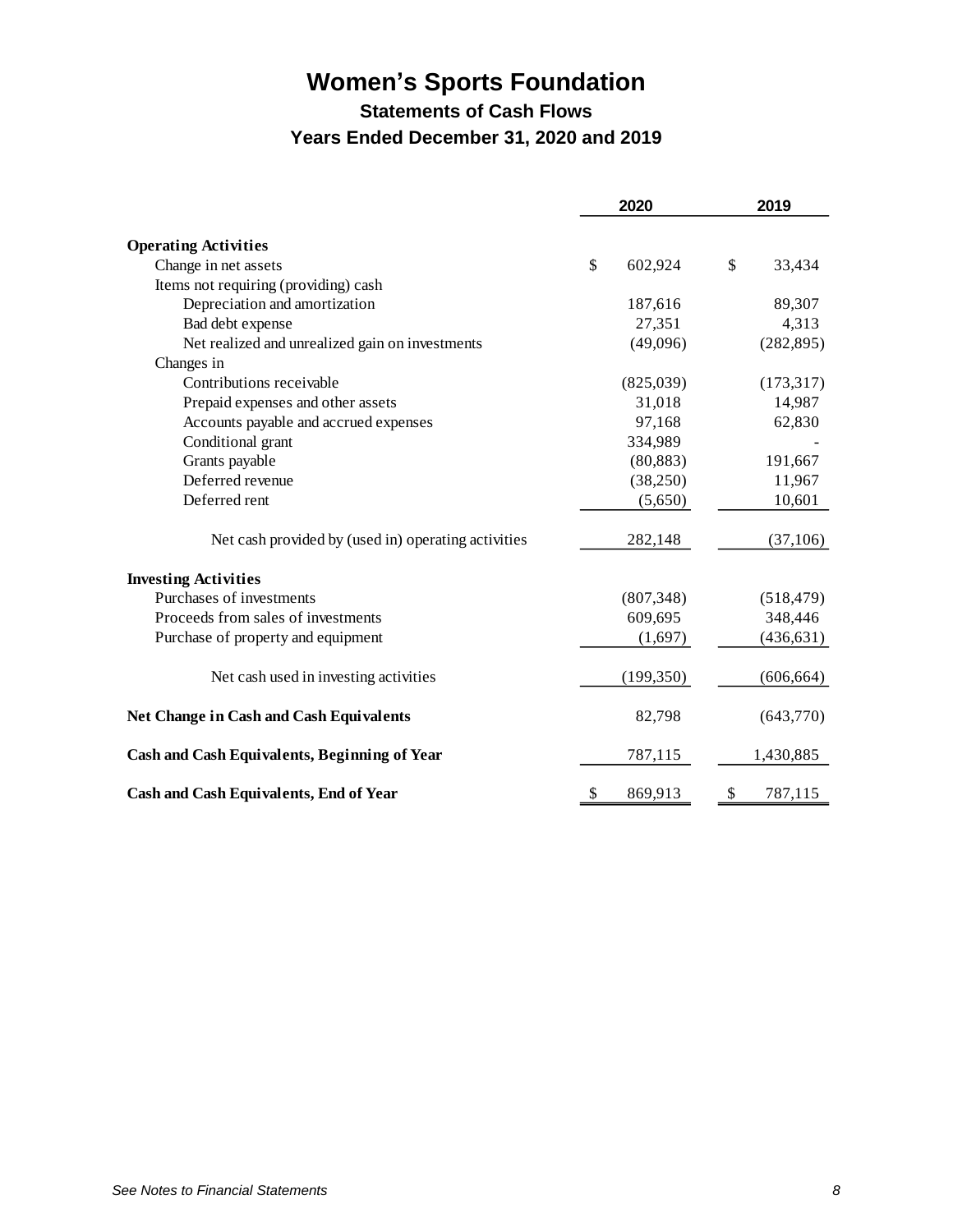**Notes to Financial Statements December 31, 2020 and 2019**

# <span id="page-10-0"></span>**Note 1: Nature of Operations and Summary of Significant Accounting Policies**

## *Nature of Operations*

Women's Sports Foundation (the Foundation) exists to enable girls and women to reach their potential in sport and life. We are an ally, an advocate and a catalyst. Founded by Billie Jean King in 1974, we strengthen and expand participation and leadership opportunities through research, advocacy, community programming and a wide variety of collaborative partnerships. The Foundation has positively shaped the lives of millions of youth, high school and collegiate studentathletes, elite athletes and coaches. We're building a future where every girl and woman can #KeepPlaying and unlock the lifelong benefits of sport participation. All girls. All women. All sports. To learn more about the Foundation, please visit www.WomensSportsFoundation.org.

Over the past 46 years, the Foundation invested \$95 million into impact efforts. The Foundation is funded primarily by contributions, grants and special events.

The following is a summary of programs provided by the Foundation:

#### **Community Impact: Create the Change**

Engagement and retention of girls in sport is a top priority. This is particularly critical because girls drop out of sport during adolescence at twice the rate of boys. Moreover, in communities where there are multiple barriers to participation (*i.e.*, limited resources, transportation and financial obstacles, cultural and language barriers, among others), girls are far less likely to play. The Foundation provide tools and technical assistance to support coaches, parents, administrators and community leaders to strengthen recruitment, engagement and quality of programming for girls.

The centerpiece of our community impact work is the Foundation's Sports 4 Life program that helps increase participation and retention of African-American and Hispanic girls, ages 11-18, in developmental youth sports programs. To date, the Foundation has awarded more than \$1,400,000 in grants to 150+ community-based organizations around the country, touching the lives of over 60,000 girls. The Foundation's award-winning curriculum, "GoGirlGo!" continues to serve as a primary education tool to improve the health of sedentary girls and keep girls involved in physical activity. To date, the curriculum has reached over one million girls and the usage continues to expand. The Foundation is proud to participate in a new partnership with First Book, a leading notfor-profit working to achieve educational equality through books and literacy resources for underserved youth. The Foundation's Travel & Training Fund is a national program that provides accomplished female athletes with funding to reduce financial obstacles and put training and competitive goals within reach. Since 1984, the Foundation awarded grants to more than 1,300 athletes. The Foundation's Athlete Ambassador Program engages elite athletes as role models for the girls we serve. The ambassadors attend the Foundation's national events or are paired with the Foundation's community partners in their local communities to share inspiring personal stories, offer clinics focused on health, leadership and responsibility and provide motivation for girls to see themselves as athletes, regardless of their level of play. The Foundation's Athlete Leadership Connection is designed by athletes for athletes and uses leadership development and career training as a springboard for success off the field of play.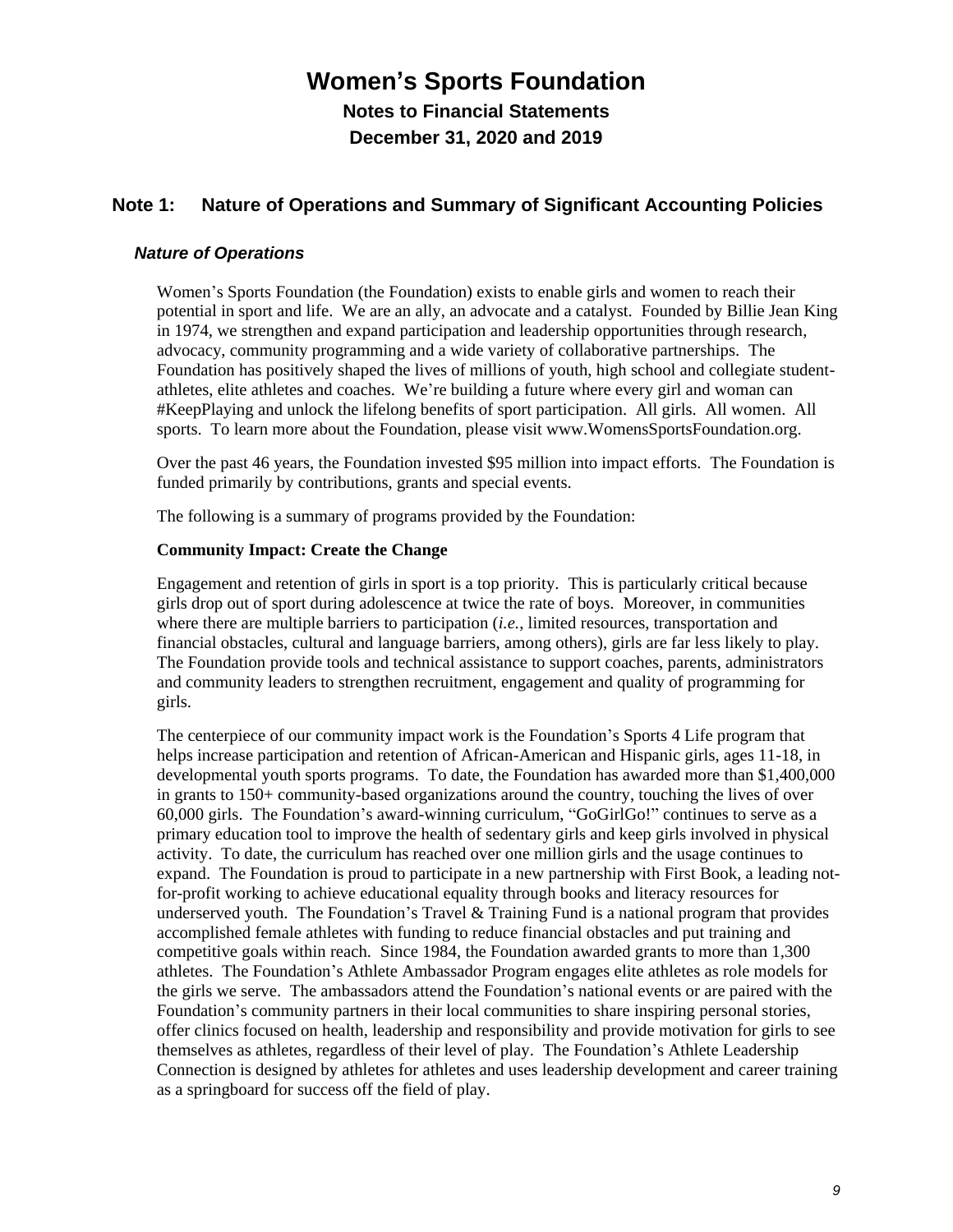#### **Advocacy: Shape the Future**

The Foundation has been serving as the collective voice for girls and women since its inception. Protecting Title IX, promoting gender equity and empowering others to take action is the cornerstone of the Foundation's work. In partnership with others, the Foundation works throughout the year to advocate at the national, state and grassroots levels for gender equality focusing on developmental youth and high school sports as well as collegiate and elite athletics. The Foundation is particularly dedicated to the needs of underserved girls, including girls of color, those with disabilities, members of the LGBTQ community and girls living in low socioeconomic communities with limited resources. The Foundation's advocacy efforts include promoting leadership opportunities for women and addressing gender bias and discrimination in all areas of sport through public policy, coalition building, improved access, opportunity and public education.

We advocate for equal access to sports through enforcement of Title IX and other policies shaping legislation and opportunity in schools and communities. At the grassroots level, we educate the public about policies and tactics to attain gender equity in sports and empower them to take action. At the national level, the Foundation is viewed as the authority on gender equity through sports while ensuring intersectional voices are amplified. We promote increased presence and visibility of female role models in women's sports. The Foundation continues championing various advocacy initiatives through its Sports Advocacy Network, comprised of advocacy experts at all levels. As a founder of the National Girls and Women in Sports Day, the Foundation celebrates the extraordinary achievements of women in sports every February on Capitol Hill and in all 50 states with more than 400 local grassroots events. Additionally, the Foundation established Tara VanDerveer Fund for the Advancement of Women in Coaching and Scott Pioli & Family Fund for Women Football Coaches and Scouts providing mentorship and support for aspiring female coaches.

#### **Research: Understand the Facts**

Research serves as a springboard for all of our work. The Foundation has maintained a comprehensive agenda of signature research projects publishing over 50 research reports to date. Our evidence-based public interest research on girls and women in sports and physical activity anchors all of our policy outreach and fuels our initiatives. It fosters public discourse on the vital importance of sport participation to the health and well-being of girls, diversity and inclusiveness in sport, and leadership opportunities for women. Data combined with experiences on the ground help to identify best practices and inform our programming. The Foundation conducts rigorous evaluation to assess impact against clearly defined benchmarks.

Recently conducted research includes: Teen Sport in America, examining the outcomes of sport participation on teens' health, academic and psychological well-being; Women in the 2018 Olympic and Paralympic Games, focusing on the trends in participation, leadership opportunities and media coverage for women; and Beyond X's and O's, revealing gender disparities within collegiate coaching. The Foundation's latest research initiative, Coaching Through a Gender Lens: Maximizing Girls' Play and Potential, examines the intersection between girls' development and sport experience with coaching strategies and practice.

## *Basis of Accounting*

The financial statements are prepared on the accrual basis of accounting.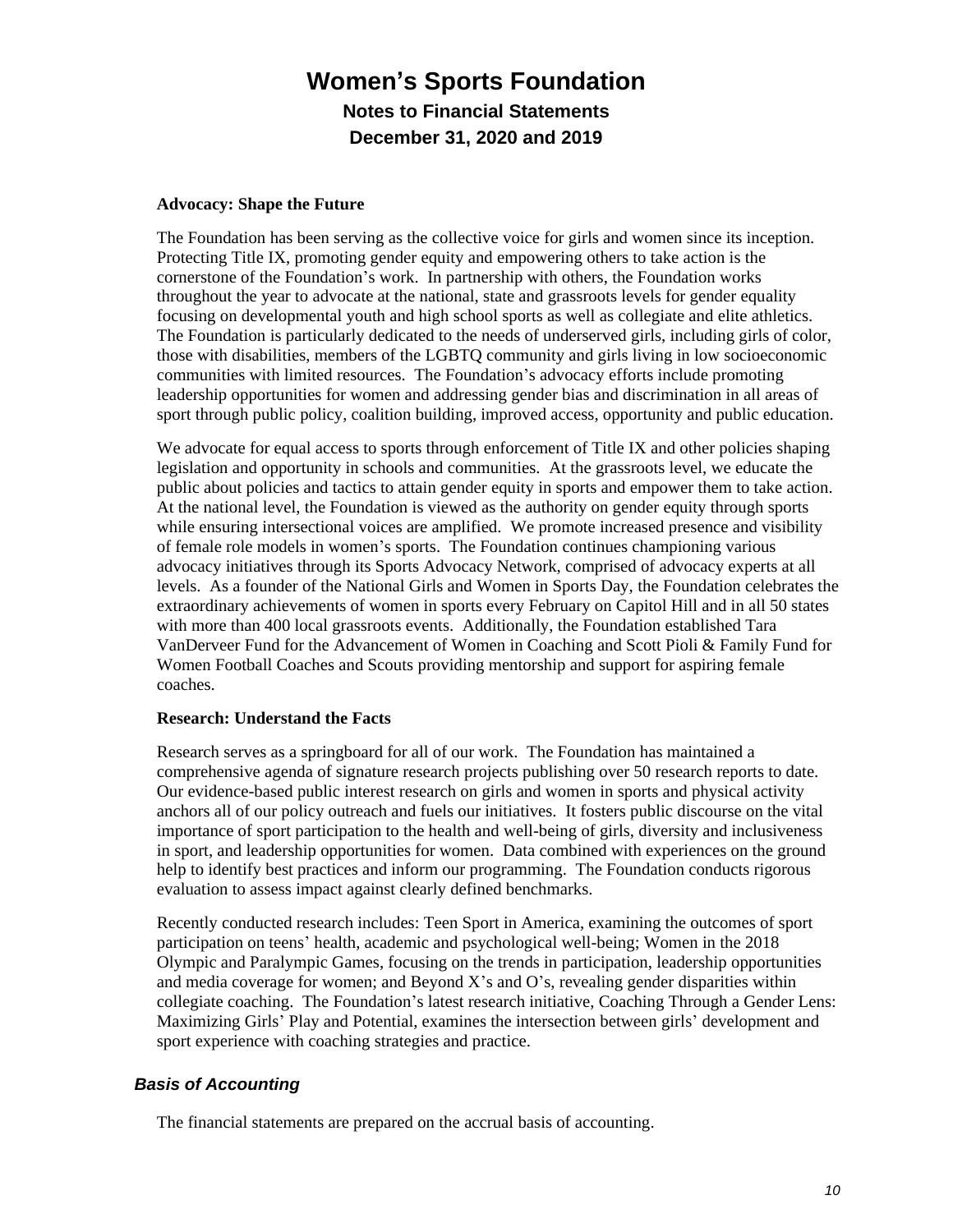### *Use of Estimates*

The preparation of financial statements in conformity with accounting principles generally accepted in the United States of America requires management to make estimates and assumptions that affect the reported amounts of assets and liabilities and disclosure of contingent assets and liabilities at the date of the financial statements and the reported amounts of revenues, expenses gains, losses and other changes in net assets during the reporting period. Actual results could differ from those estimates.

# *Cash and Cash Equivalents*

The Foundation considers all liquid investments with original maturities of three months or less to be cash equivalents. At December 31, 2020 and 2019, cash equivalents consisted primarily of money market accounts with brokers.

Uninvested cash and cash equivalents included in investment accounts, including endowment accounts, are not considered to be cash and cash equivalents.

At December 31, 2020, the Foundation's cash accounts exceeded federally insured limits by approximately \$620,000.

### *Investments and Net Investment Return*

The Foundation measures securities at fair value.

Investment return includes dividend, interest and other investment income; realized and unrealized gains and losses on investments carried at fair value; and realized gains and losses on other investments, less external investment expenses. Gains and losses on the sale of securities are recorded on the trade date and are determined using the specific identification method.

Investment return that is initially restricted by donor stipulation and for which the restriction is met in the same time period are recorded as revenue with donor restrictions and then released from restriction. Other investment return is reflected in the statements of activities with or without donor restrictions based upon the existence and nature of any donor or legally imposed restrictions.

The Foundation maintains pooled investment accounts for its endowments. Investment income and realized and unrealized gains and losses from securities in the pooled investment accounts are allocated monthly to the individual endowments based on the relationship of the fair value of the interest of each endowment to the total fair value of the pooled investments accounts, as adjusted for additions to or deductions from those accounts.

## *Property and Equipment*

Property and equipment are stated at cost less accumulated depreciation and amortization. Items with a cost of \$1,000 or greater and an estimated useful life of one year or greater are capitalized. Depreciation is charged to expense using the straight-line method over the estimated useful life of each asset. Leasehold improvements are amortized over the shorter of the lease term or respective estimated useful lives.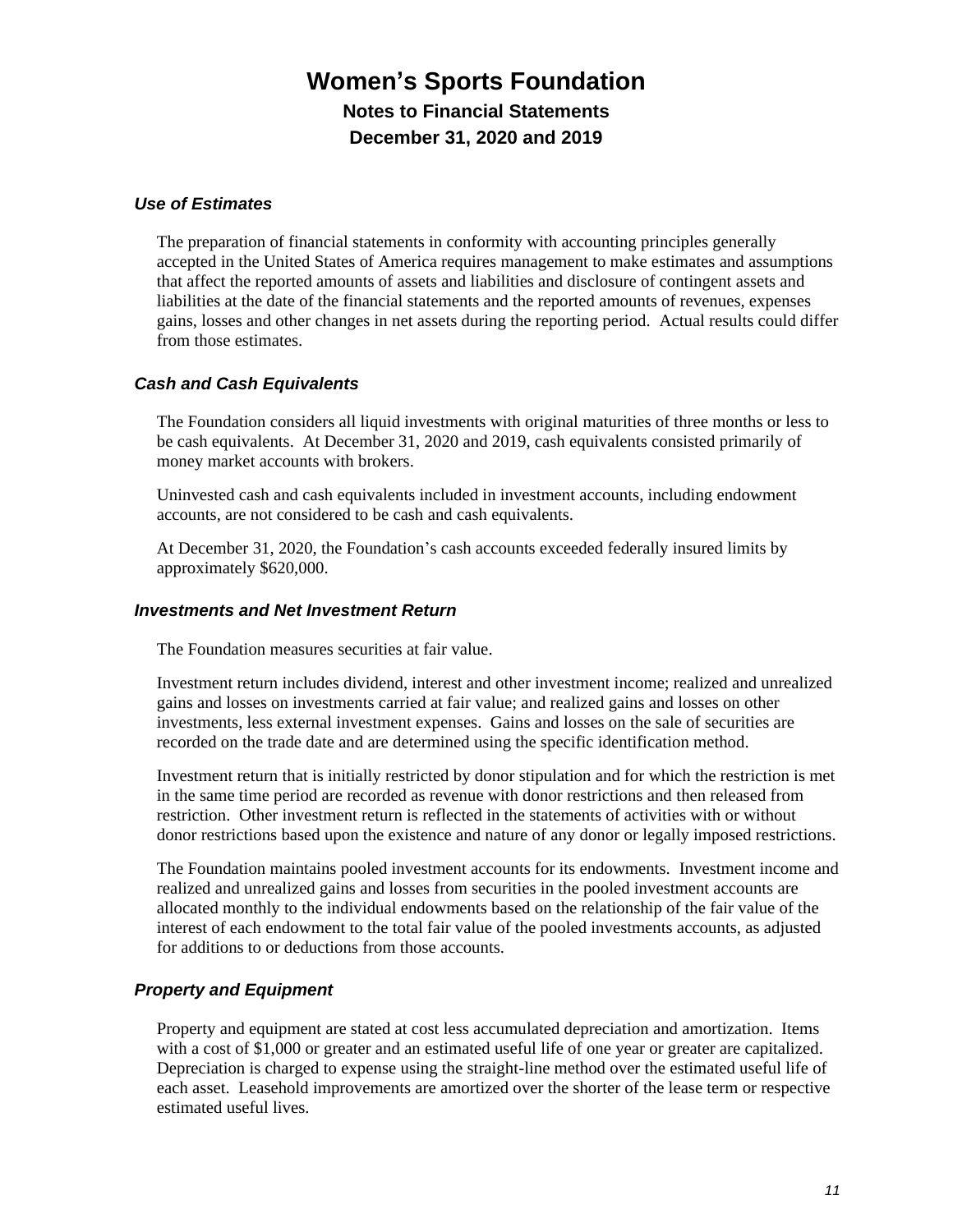The estimated useful lives for each major depreciable classification of property and equipment are as follows:

| Equipment              | 3-7 years    |
|------------------------|--------------|
| Furniture and fixtures | 7 years      |
| Leasehold improvements | $41/2$ years |
| Website                | 3 years      |

## *Long-Lived Asset Impairment*

The Foundation evaluates the recoverability of the carrying value of long-lived assets whenever events or circumstances indicate the carrying amount may not be recoverable. If a long-lived asset is tested for recoverability and the undiscounted estimated future cash flows expected to result from the use and eventual disposition of the asset are less than the carrying amount of the asset, the asset cost is adjusted to fair value and an impairment loss is recognized as the amount by which the carrying amount of a long-lived asset exceeds its fair value.

No asset impairment was recognized during the years ended December 31, 2020 and 2019.

### *Deferred Revenue*

Revenue from fees for future special events is deferred and recognized over the periods to which the fees relate.

## *Grants Payable*

Grants payable are recorded as a liability and related expense when the Board of Trustees approves the grant.

#### *Net Assets*

Net assets, revenues, gains and losses are classified based on the existence or absence of donor- or grantor-imposed restrictions.

Net assets without donor restrictions are available for use in general operations and not subject to donor or certain grantor restrictions.

Net assets with donor restrictions are subject to donor- or certain grantor- imposed restrictions. Some donor-imposed restrictions are temporary in nature, such as those that will be met by the passage of time or other events specified by the donor. Other donor-imposed restrictions are perpetual in nature, where the donor stipulates that resources be maintained in perpetuity.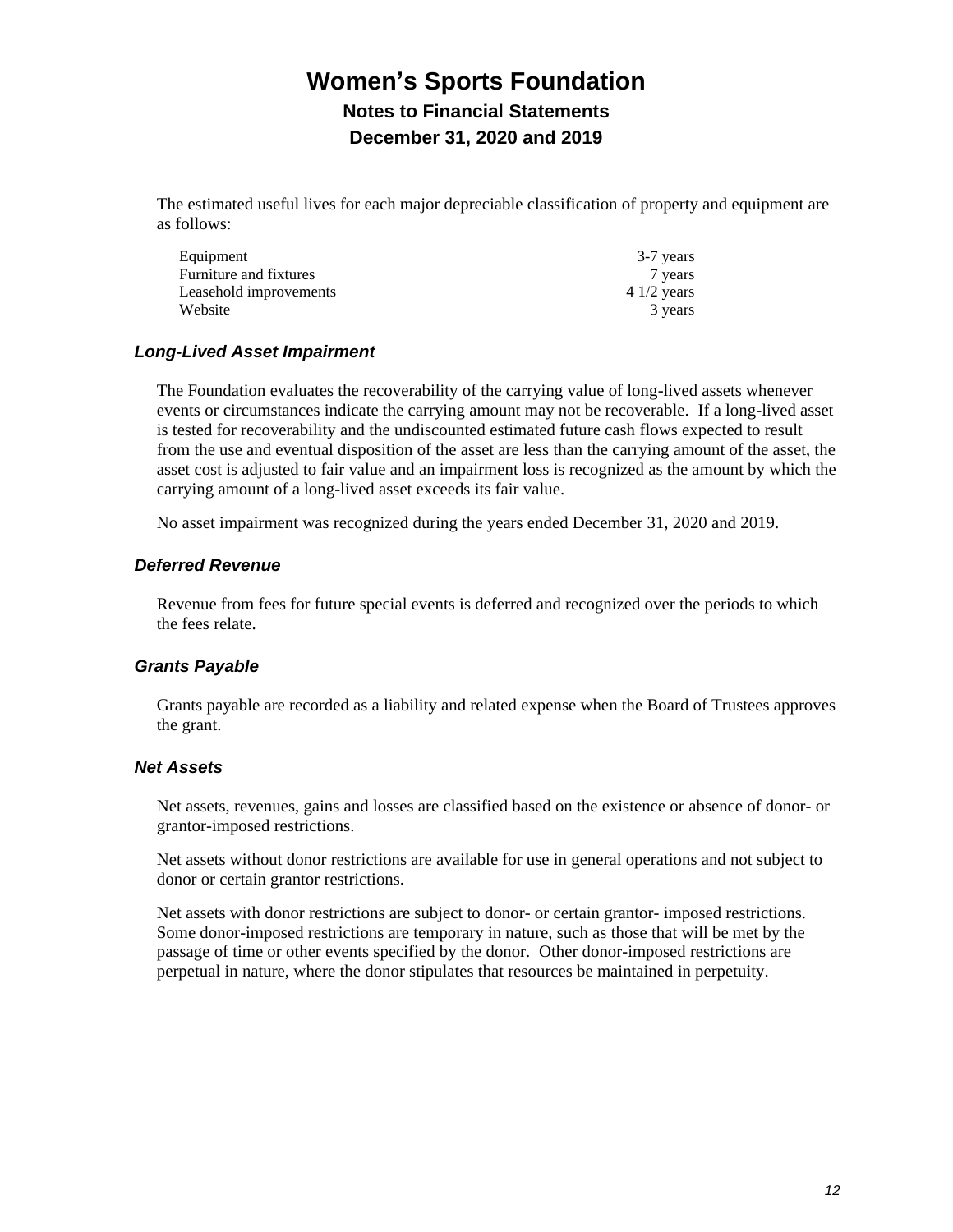## *Contributions*

Contributions are provided to the Foundation either with or without restrictions placed on the gift by the donor. Revenues and net assets are separately reported to reflect the nature of those gifts – with or without donor restrictions. The value recorded for each contribution is recognized as follows:

| <b>Nature of the Gift</b>                                                                                                                               | <b>Value Recognized</b>                                                                                                       |
|---------------------------------------------------------------------------------------------------------------------------------------------------------|-------------------------------------------------------------------------------------------------------------------------------|
| Conditional gifts, with or without restriction<br>Gifts that depend on the Foundation overcoming a<br>donor-imposed barrier to be entitled to the funds | Not recognized until the gift becomes<br>unconditional, <i>i.e.</i> , the donor-imposed<br>barrier is met                     |
| Unconditional gifts, with or without restriction<br>Received at date of $g$ ift – cash and other assets                                                 | Fair value                                                                                                                    |
| Received at date of gift – property, equipment and<br>long-lived assets                                                                                 | Estimated fair value                                                                                                          |
| Expected to be collected within one year                                                                                                                | Net realizable value                                                                                                          |
| Collected in future years                                                                                                                               | Initially reported at fair value determined<br>using the discounted present value of<br>estimated future cash flows technique |

In addition to the amount initially recognized, revenue for unconditional gifts to be collected in future years is also recognized each year as the present-value discount is amortized using the levelyield method.

When a donor stipulated time restriction ends or purpose restriction is accomplished, net assets with donor restrictions are reclassified to net assets without donor restrictions and reported in the statements of activities as net assets released from restrictions.

Gifts and investment income that are originally restricted by the donor and for which the restriction is met in the same time period are recorded as revenue with donor restrictions and then released from restriction.

Conditional contributions having donor stipulations which are satisfied in the period the gift is received are recorded as revenue and net assets without donor restrictions.

## *In-Kind Contributions*

In addition to receiving cash contributions, the Foundation receives in-kind contributions of services and merchandise from various donors. It is the policy of the Foundation to record the estimated fair value of certain in-kind donations as an expense in its financial statements, and similarly increase contribution revenue by a like amount. For the years ended December 31, 2020 and 2019, \$111,182 and \$78,227, respectively, was received in in-kind contributions.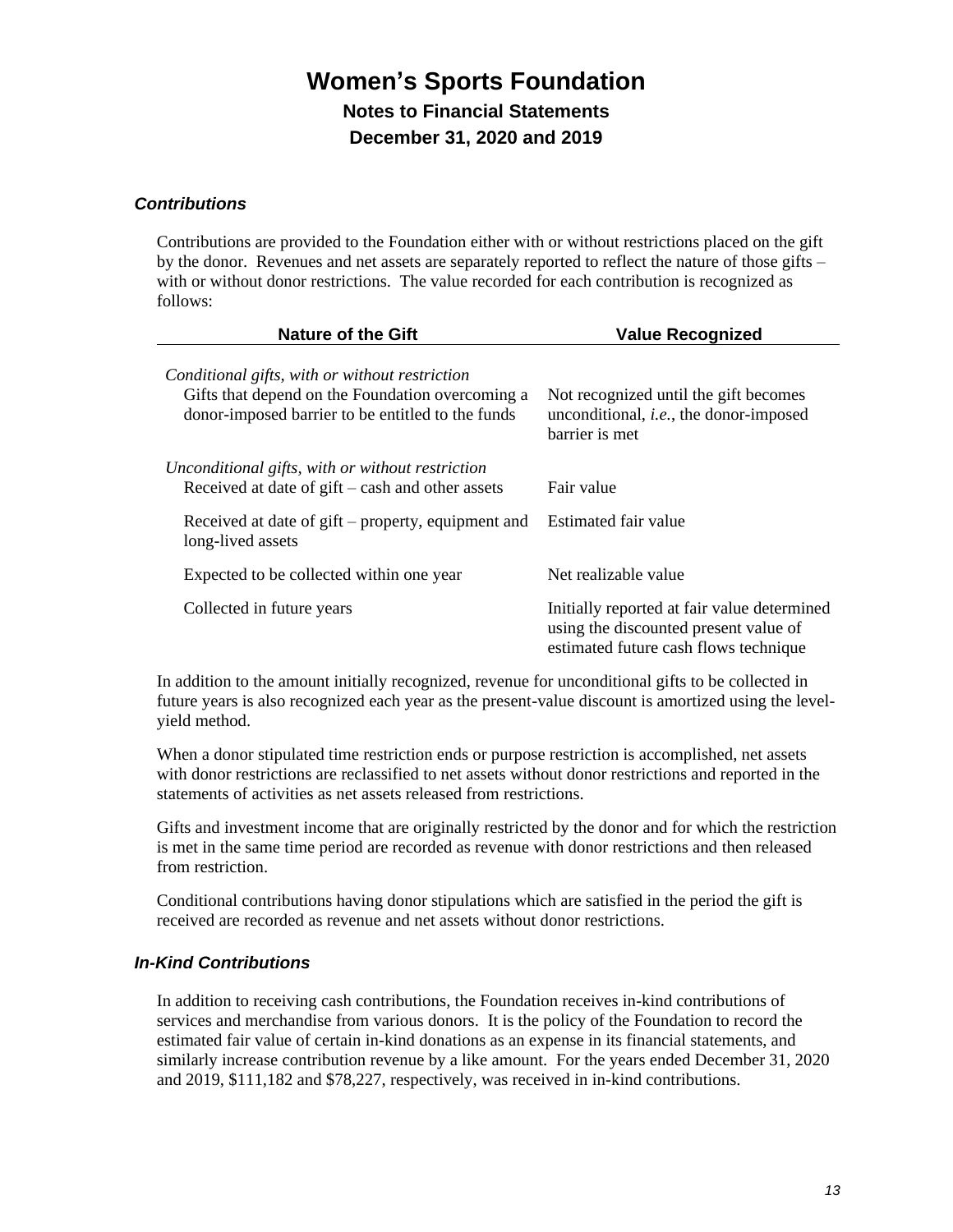### *Special Events*

The Foundation conducts special events in which a portion of the gross proceeds paid by the participants represents payment for the direct cost of the benefits received by the participants at the events. All proceeds received are recorded as special events revenues in the accompanying statements of activities.

### *Rent Expense*

Operating lease expense has been recorded on the straight-line basis over the life of the lease. Deferred rent is recorded for the difference between the fixed payment and the rent expense.

### *Income Taxes*

The Foundation is exempt from income taxes under Section  $501(c)(3)$  of the Internal Revenue Code and a similar provision of state law. However, the Foundation is subject to federal income tax on any unrelated business taxable income.

The Foundation files tax returns in the U.S. federal jurisdiction.

#### *Functional Allocation of Expenses*

The costs of supporting the various programs and other activities have been summarized on a functional basis in the statements of activities. The statements of functional expenses present the natural classification detail of expenses by function. Certain costs have been allocated among the program, management and general and fund raising categories based on the direct allocation of the costs incurred for the programs or support services, and allocation of the salaries of each employee based on the amount of their time spent on the programs.

## **Note 2: Fair Value Measurements and Disclosures**

Fair value is the price that would be received to sell an asset or paid to transfer a liability in an orderly transaction between market participants at the measurement date. Fair value measurements must maximize the use of observable inputs and minimize the use of unobservable inputs. There is a hierarchy of three levels of inputs that may be used to measure fair value:

- **Level 1** Quoted prices in active markets for identical assets or liabilities
- Level 2 Observable inputs other than Level 1 prices, such as quoted prices for similar assets or liabilities; quoted prices in markets that are not active; or other inputs that are observable or can be corroborated by observable market data for substantially the full term of the assets or liabilities
- **Level 3** Unobservable inputs supported by little or no market activity and are significant to the fair value of the assets or liabilities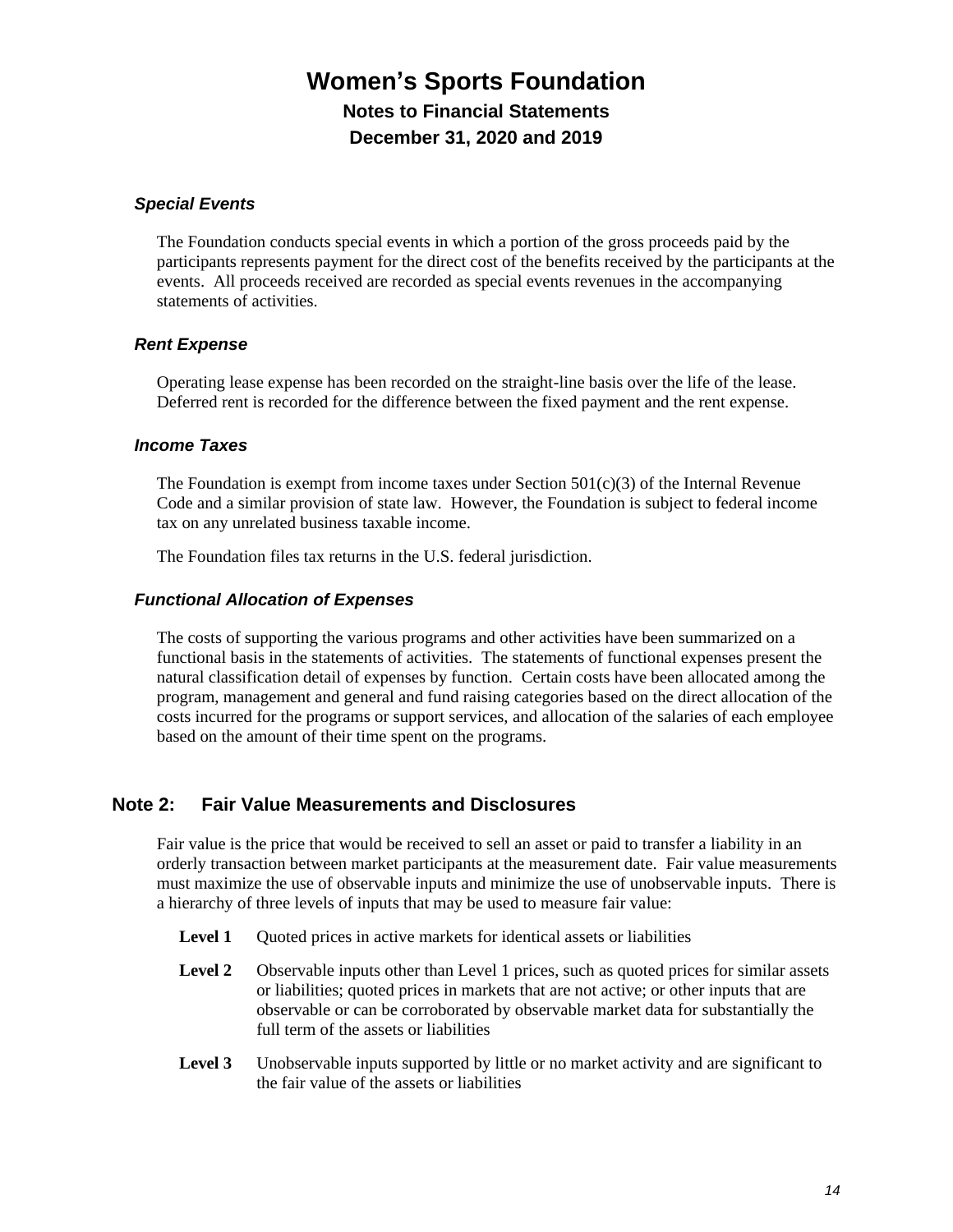# *Recurring Measurements*

The following table presents the fair value measurements of assets and liabilities recognized in the accompanying statements of financial position measured at fair value on a recurring basis and the level within the fair value hierarchy in which the fair value measurements fall at December 31, 2020 and 2019:

|                             |                 | <b>Fair Value Measurement Using</b>                                                |                         |                                                                   |           |                                              |  |
|-----------------------------|-----------------|------------------------------------------------------------------------------------|-------------------------|-------------------------------------------------------------------|-----------|----------------------------------------------|--|
|                             |                 | <b>Quoted Prices</b><br>in Active<br><b>Markets for</b><br><b>Identical Assets</b> |                         | <b>Significant</b><br>Other<br><b>Observable</b><br><b>Inputs</b> |           | Significant<br>Unobservable<br><b>Inputs</b> |  |
|                             | <b>Total</b>    |                                                                                    | (Level 1)               |                                                                   | (Level 2) | (Level 3)                                    |  |
| <b>December 31, 2020</b>    |                 |                                                                                    |                         |                                                                   |           |                                              |  |
| <b>Investments</b>          |                 |                                                                                    |                         |                                                                   |           |                                              |  |
| Equities                    |                 |                                                                                    |                         |                                                                   |           |                                              |  |
| Domestic                    | \$<br>478,925   | \$                                                                                 | 478,925                 | \$                                                                |           | \$                                           |  |
| Fixed income                |                 |                                                                                    |                         |                                                                   |           |                                              |  |
| Government obligations      | 516,703         |                                                                                    | 516,703                 |                                                                   |           |                                              |  |
| Corporate bonds             | 281,250         |                                                                                    | 281,250                 |                                                                   |           |                                              |  |
| Mutual funds                | 1,407,184       |                                                                                    | 1,407,184               |                                                                   |           |                                              |  |
| Total investments reported  |                 |                                                                                    |                         |                                                                   |           |                                              |  |
| in the fair value hierarchy | 2,684,062       | \$.                                                                                | 2,684,062               | \$                                                                |           | \$                                           |  |
|                             |                 |                                                                                    |                         |                                                                   |           |                                              |  |
| Cash and cash equivalents   | 485,027         |                                                                                    |                         |                                                                   |           |                                              |  |
| Total investments           | \$<br>3,169,089 |                                                                                    |                         |                                                                   |           |                                              |  |
|                             |                 |                                                                                    |                         | <b>Fair Value Measurement Using</b>                               |           |                                              |  |
|                             |                 |                                                                                    | <b>Quoted Prices</b>    | <b>Significant</b>                                                |           |                                              |  |
|                             |                 |                                                                                    | in Active               | Other                                                             |           | Significant                                  |  |
|                             |                 |                                                                                    | <b>Markets for</b>      | <b>Observable</b>                                                 |           | Unobservable                                 |  |
|                             |                 |                                                                                    | <b>Identical Assets</b> | <b>Inputs</b>                                                     |           | <b>Inputs</b>                                |  |
|                             | <b>Total</b>    |                                                                                    | (Level 1)               | (Level 2)                                                         |           | (Level 3)                                    |  |
| December 31, 2019           |                 |                                                                                    |                         |                                                                   |           |                                              |  |
| <b>Investments</b>          |                 |                                                                                    |                         |                                                                   |           |                                              |  |
| Equities                    |                 |                                                                                    |                         |                                                                   |           |                                              |  |
| Domestic                    | \$<br>483,673   | \$                                                                                 | 483,673                 | \$                                                                |           | \$                                           |  |
| Fixed income                |                 |                                                                                    |                         |                                                                   |           |                                              |  |
| Government obligations      | 746,824         |                                                                                    | 746,824                 |                                                                   |           |                                              |  |
| Corporate bonds             | 306,167         |                                                                                    | 306,167                 |                                                                   |           |                                              |  |
| Mutual funds                | 1,361,967       |                                                                                    | 1,361,967               |                                                                   |           |                                              |  |
| Total investments reported  |                 |                                                                                    |                         |                                                                   |           |                                              |  |
| in the fair value hierarchy | 2,898,631       | S,                                                                                 | 2,898,631               | \$                                                                |           | \$                                           |  |
| Cash and cash equivalents   | 23,709          |                                                                                    |                         |                                                                   |           |                                              |  |
| Total investments           | \$<br>2,922,340 |                                                                                    |                         |                                                                   |           |                                              |  |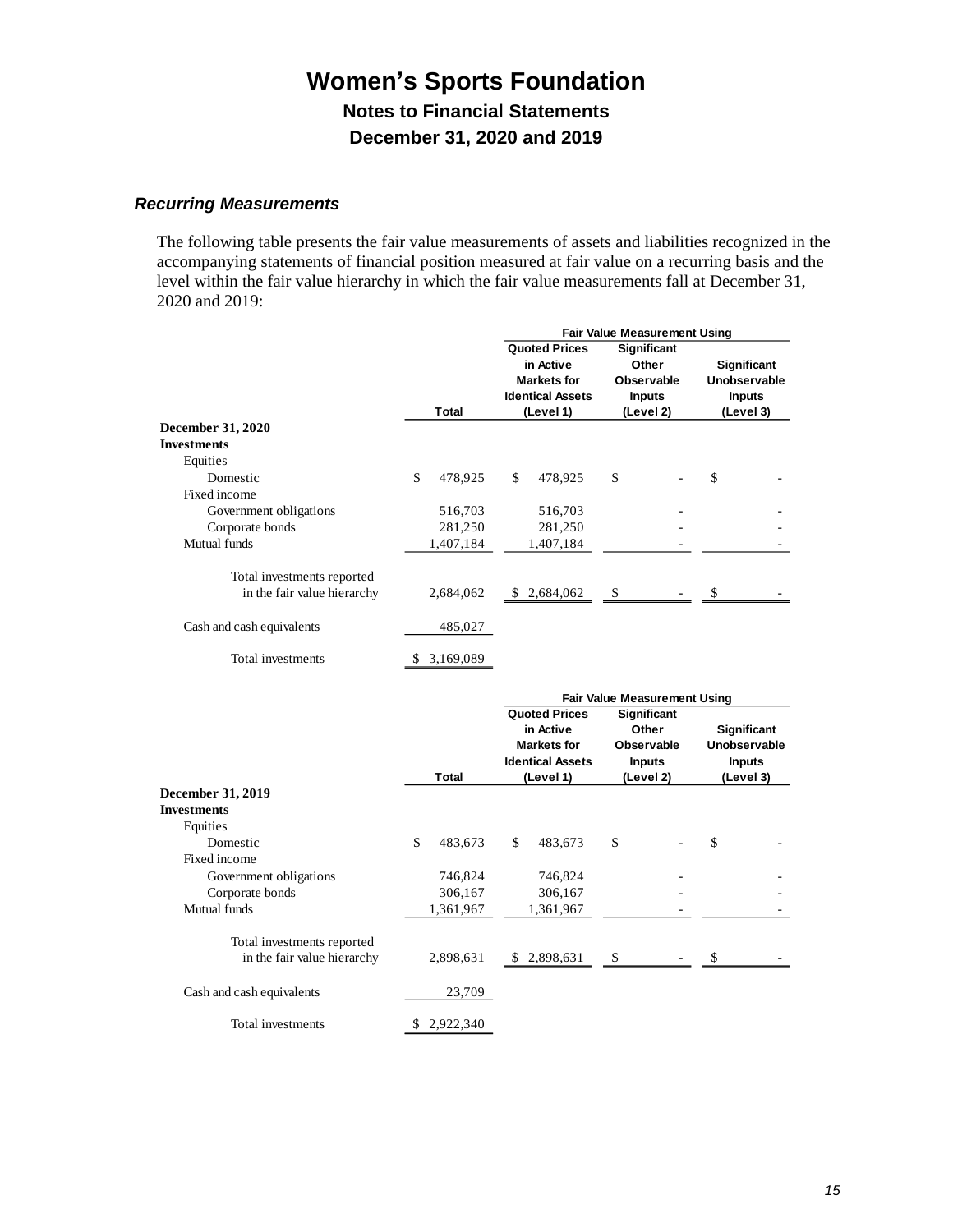The following is a description of the valuation methodologies and inputs used for assets measured at fair value on a recurring basis and recognized in the accompanying statements of financial position, as well as the general classification of such assets pursuant to the valuation hierarchy. There have been no significant changes in the valuation techniques during the years ended December 31, 2020 and 2019.

### *Investments*

Where quoted market prices are available in an active market, securities are classified within Level 1 of the valuation hierarchy. If quoted market prices are not available, then fair values are estimated by using quoted prices of securities with similar characteristics or independent asset pricing services and pricing models, the inputs of which are market-based or independently sourced market parameters, including, but not limited to, yield curves, interest rates, volatilities, prepayments, defaults, cumulative loss projections and cash flows. Such securities are classified in Level 2 of the valuation hierarchy. In certain cases where Level 1 or Level 2 inputs are not available, securities are classified within Level 3 of the hierarchy.

# **Note 3: Contributions Receivable**

Contributions receivable consisted of the following:

|                                             | 2020                         | 2019                       |
|---------------------------------------------|------------------------------|----------------------------|
| Due in one year<br>Due in two to five years | 1,685,113<br>\$<br>1,183,900 | 1,318,275<br>\$<br>765,400 |
|                                             | 2,869,013                    | 2,083,675                  |
| Less discount to present value              | (9,376)                      | (21, 726)                  |
|                                             | 2,859,637                    | 2,061,949                  |

Discount rates ranged from 0.14 percent to 4.63 percent and from 1.60 percent to 4.63 percent for 2020 and 2019, respectively.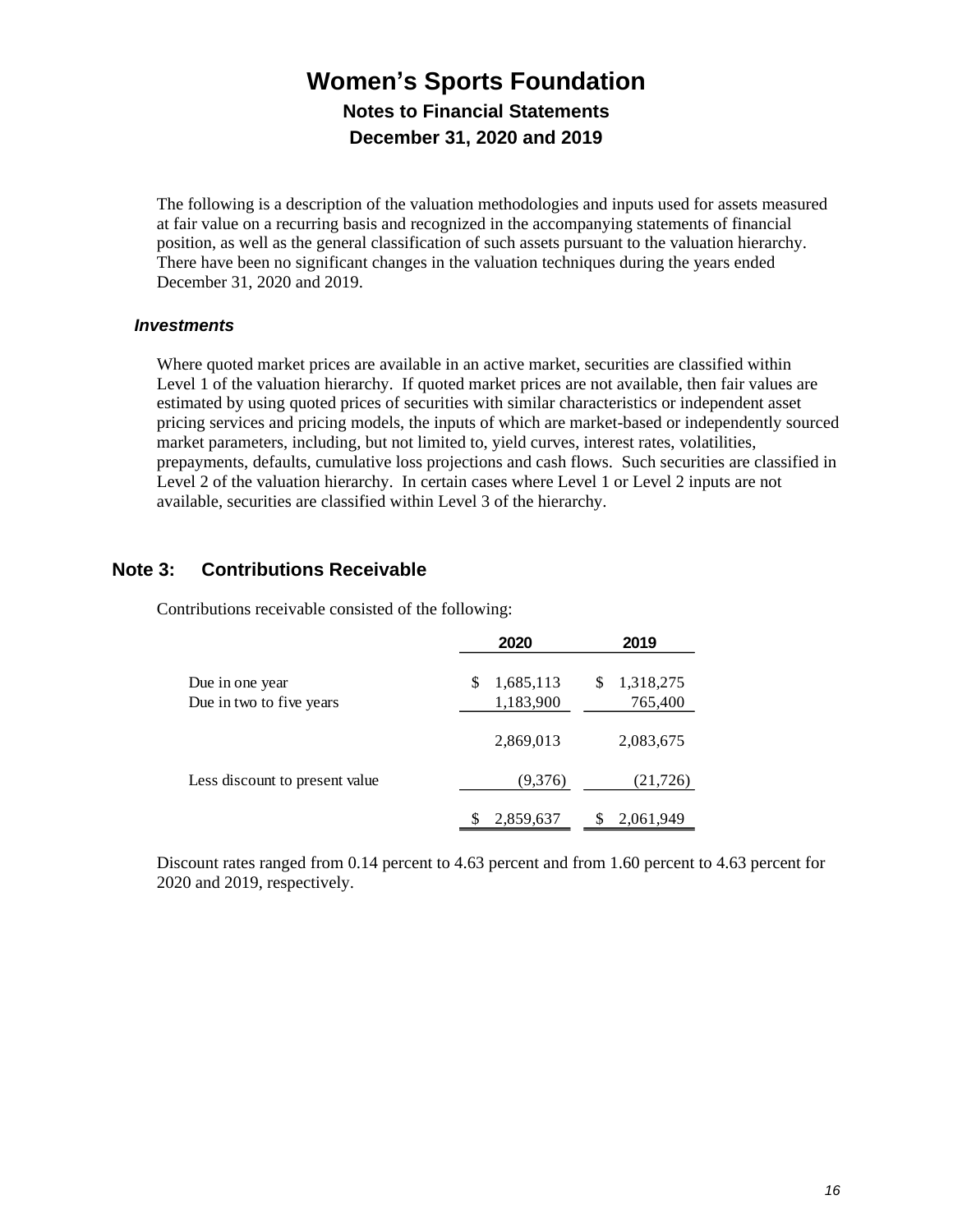**Notes to Financial Statements December 31, 2020 and 2019**

# **Note 4: Property and Equipment**

|                                                | 2020          | 2019         |
|------------------------------------------------|---------------|--------------|
| Equipment                                      | \$<br>51,043  | \$<br>51,043 |
| Furniture and fixtures                         | 155,998       | 154,301      |
| Leasehold improvement                          | 392,274       | 392,274      |
| Website                                        | 426,550       | 426,550      |
|                                                | 1,025,865     | 1,024,168    |
| Less accumulated depreciation and amortization | (663,080)     | (475,464)    |
|                                                | \$<br>362,785 | 548,704      |

# **Note 5: Conditional Grant**

The Foundation received a Paycheck Protection Program (PPP) loan established by the *Coronavirus Aid, Relief, and Economic Security Act* and has elected to account for the funding as a conditional contribution by applying Accounting Standards Codification (ASC) Topic 958-605, *Revenue Recognition*. Revenue is recognized when conditions are met, which include meeting FTE and salary reduction requirements, and incurring eligible expenditures. On May 7, 2020, the Foundation received a grant in the amount of \$334,989. The Foundation anticipates using all of the proceeds to make eligible payments and, therefore, expects substantially all of the grant will be recognized in 2021. PPP loans are subject to audit and acceptance by the U.S. Department of Treasury, Small Business Administration, or lender; as a result of such audit, adjustments could be required to the recognition of revenue.

Subsequent to year end, the Foundation received forgiveness of the \$334,989 and the amount was recognized as revenue.

## **Note 6: Operating Leases**

The Foundation entered into a noncancelable lease agreement for their office space in New York City. The lease expires in March 2023.

In addition, the Foundation is obligated under various lease agreements for the use of equipment through 2025.

Total rent expense was \$252,408 and \$279,283 for the years ended December 31, 2020 and 2019, respectively.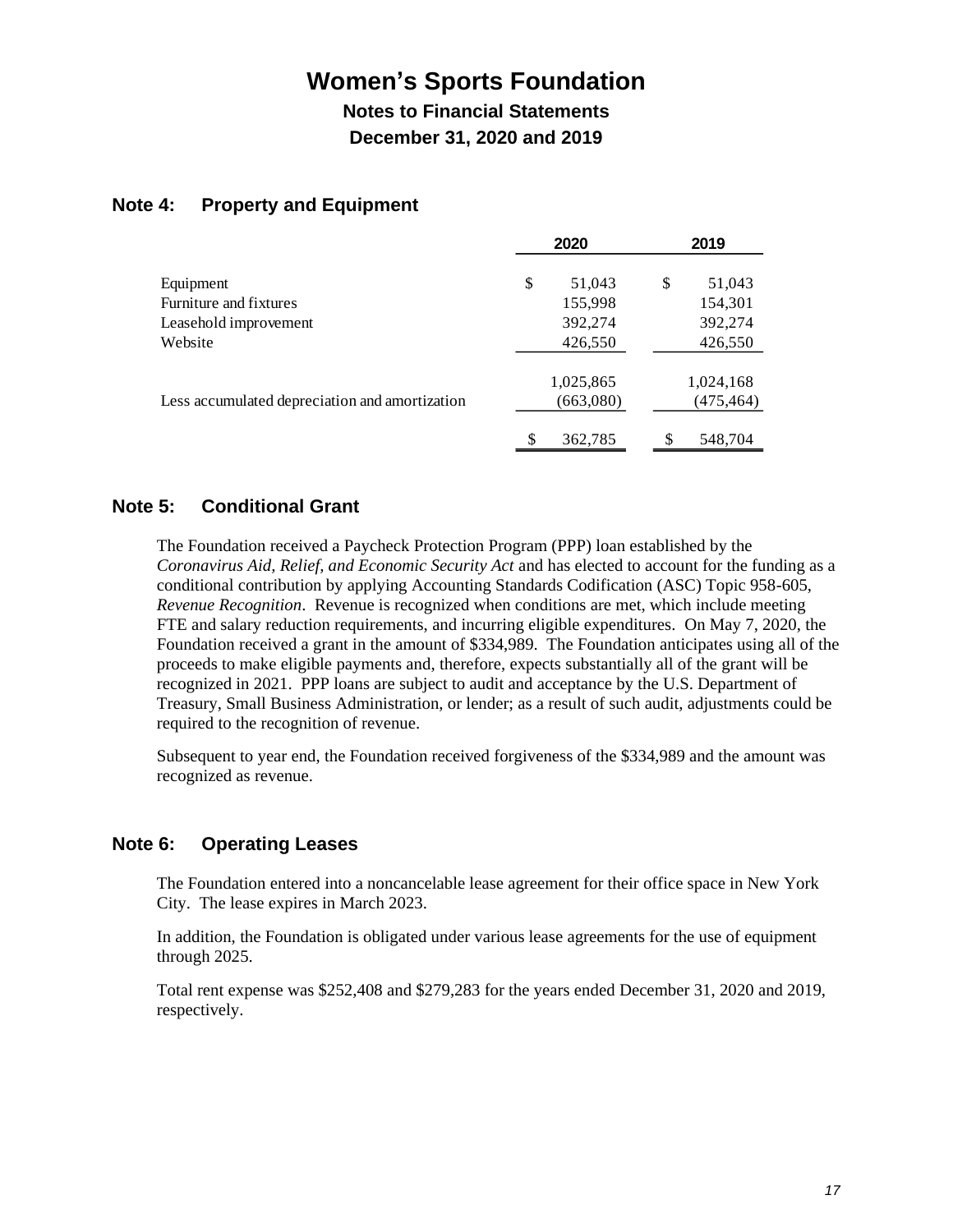|      | <b>Office Space</b> | <b>Equipment</b> | <b>Total</b>  |
|------|---------------------|------------------|---------------|
| 2021 | \$<br>240,051       | \$<br>46,158     | \$<br>286,209 |
| 2022 | 247,180             | 49,022           | 296,202       |
| 2023 | 62,709              | 42,577           | 105,286       |
| 2024 |                     | 12,736           | 12,736        |
| 2025 |                     | 4,284            | 4,284         |
|      | \$<br>549,940       | \$<br>154,777    | \$<br>704,717 |

Future minimum lease payments under operating leases are:

# **Note 7: Revenue from Contracts with Special Events Attendees**

#### *Special Events Revenue*

Revenue from special events is reported at the amount that reflects the consideration to which the Foundation expects to be entitled in exchange for the direct cost of the benefits received by the participant at the event.

## *Performance Obligations and Transaction Price Allocated to Remaining Performance Obligations*

Performance obligations are determined based on the nature of the services provided by the Foundation.

Revenue for performance obligations satisfied over time is generally recognized over the duration of the related special event.

## *Transaction Price*

The Foundation determines the transaction price based on standard charges for goods and services provided.

For the years ended December 31, 2020 and 2019, the Foundation recognized revenue of \$24,880 and \$142,300, respectively, from goods and services that transfer to the attendee over time.

## **Note 8: Pension Plan**

The Foundation has a defined contribution pension plan covering substantially all employees. The plan is non-contributory by the employees. The Foundation makes discretionary contributions to the plan. Employees are 100 percent vested into the plan after two years of services. Pension expense was \$78,385 and \$57,311 for 2020 and 2019, respectively.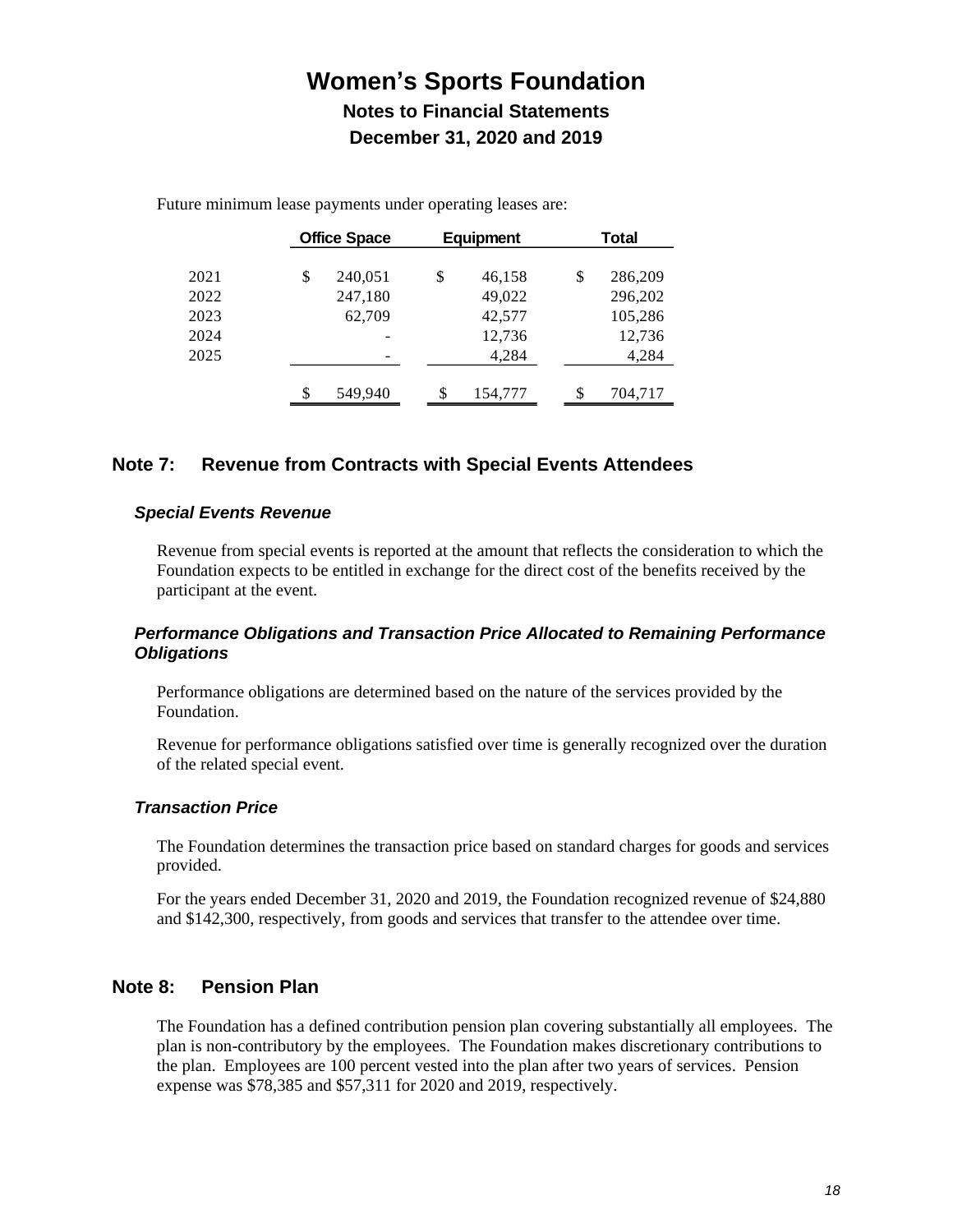The Foundation offers its employees a voluntary tax deferred annuity plan under Section 403(b) of the Internal Revenue Code. The Foundation does not make contributions to this plan.

# **Note 9: Net Assets**

### *Net Assets With Donor Restrictions*

Net assets with donor restrictions at December 31, 2020 and 2019 are restricted for the following purposes or periods:

|                                                                                       | 2020            | 2019          |
|---------------------------------------------------------------------------------------|-----------------|---------------|
| Subject to expenditure for specified purpose                                          |                 |               |
| Community Impact                                                                      | 1,290,785<br>\$ | \$<br>771,940 |
| Advocacy                                                                              | 303,614         | 295,100       |
| Contributions receivable, the proceeds of which<br>have been restricted by donors for |                 |               |
| Community Impact                                                                      | 2,083,368       | 1,478,366     |
| Advocacy                                                                              | 195,094         | 241,000       |
|                                                                                       | 3,872,861       | 2,786,406     |
| Subject to the passage of time                                                        |                 |               |
| Contributions receivable that are not restricted by donors                            |                 |               |
| but which are unavailable for expenditure until due                                   | 46,300          | 65,300        |
|                                                                                       | 46,300          | 65,300        |
| Endowments                                                                            |                 |               |
| Subject to appropriation and expenditure when a<br>specified event occurs             |                 |               |
| Restricted by donors for                                                              |                 |               |
| Community Impact                                                                      | 171,846         | 143,334       |
| Advocacy                                                                              | 20,858          | 18,964        |
|                                                                                       | 192,704         | 162,298       |
| Not subject to spending policy or appropriation                                       |                 |               |
| Required to be maintained in perpetuity by donor                                      | 1,008,412       | 1,008,412     |
|                                                                                       | 1,008,412       | 1,008,412     |
|                                                                                       | \$5,120,277     | \$4,022,416   |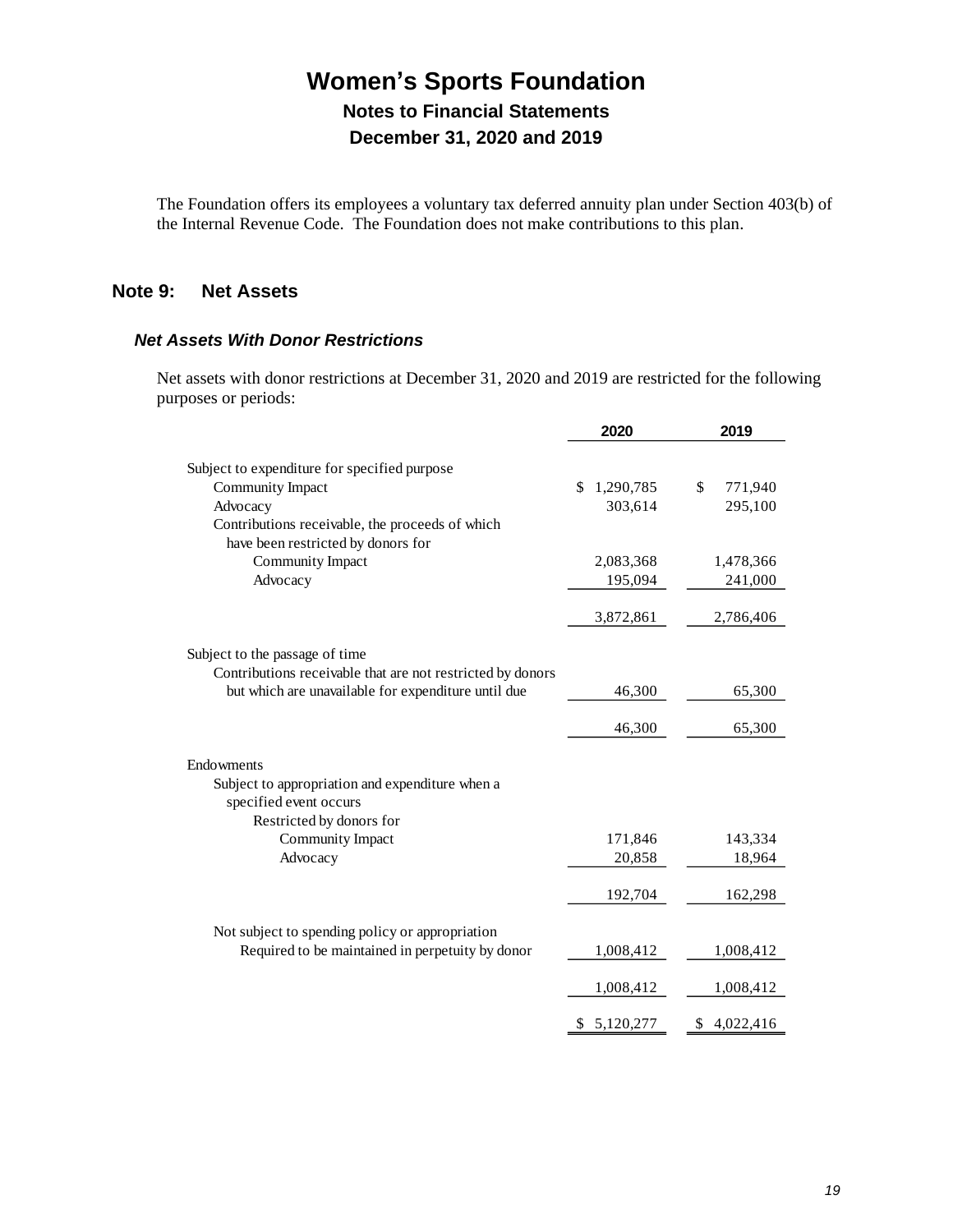### *Net Assets Released from Restrictions*

Net assets were released from donor restrictions by incurring expenses satisfying the restricted purposes or by occurrence of other events specified by donors.

|                                                                      | 2020            | 2019            |
|----------------------------------------------------------------------|-----------------|-----------------|
| Expiration of time restrictions                                      | 19,000<br>\$    | \$<br>45,900    |
| Satisfaction of purpose restrictions<br>Community Impact             | 1,536,912       | 1,465,715       |
| Advocacy                                                             | 295,667         | 383,720         |
|                                                                      | 1,851,579       | 1,895,335       |
| Restricted purpose spending-rate distributions<br>and appropriations |                 |                 |
| Community Impact                                                     | 9,694           | 33,419          |
| Advocacy                                                             | 5,119           | 7,819           |
|                                                                      | 14,813          | 41,238          |
|                                                                      | 1,866,392<br>\$ | 1,936,573<br>\$ |

## **Note 10: Endowment**

The Foundation's governing body is subject to the State of New York Prudent Management of Institutional Funds Act (NYPMIFA). As a result, the Foundation classifies amounts in its donorrestricted endowment funds as net assets with donor restrictions because those net assets are time restricted until the governing body appropriates such amounts for expenditures. Most of those net assets also are subject to purpose restrictions that must be met before being reclassified as net assets without donor restrictions.

Additionally, in accordance with NYPMIFA, the Foundation considers the following factors in making a determination to appropriate or accumulate donor-restricted endowment funds:

- 1. Duration and preservation of the fund
- 2. Purposes of the Foundation and the fund
- 3. General economic conditions
- 4. Possible effect of inflation and deflation
- 5. Expected total return from investment income and appreciation or depreciation of investments
- 6. Other resources of the Foundation
- 7. Investment policies of the Foundation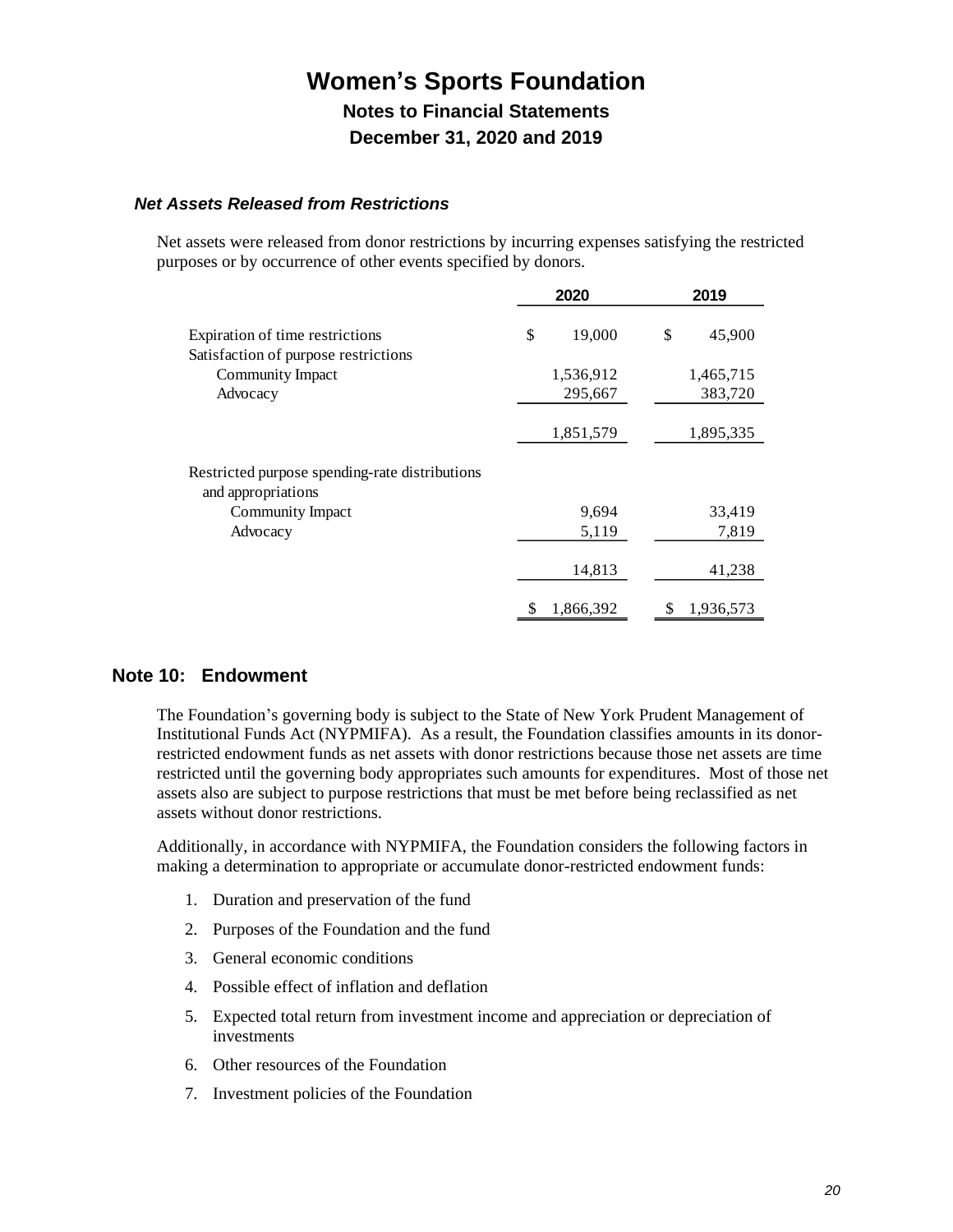The Foundation's endowment consists of approximately 15 individual funds established for a variety of purposes. As required by accounting principles generally accepted in the United States of America (GAAP), net assets associated with endowment funds, including board-designated endowment funds, are classified and reported based on the existence or absence of donor-imposed restrictions.

|                                                                                                                                                                              | 2020                 |  |    |                      |    |                      |
|------------------------------------------------------------------------------------------------------------------------------------------------------------------------------|----------------------|--|----|----------------------|----|----------------------|
|                                                                                                                                                                              | <b>Without Donor</b> |  |    | <b>With Donor</b>    |    |                      |
|                                                                                                                                                                              | <b>Restrictions</b>  |  |    | <b>Restrictions</b>  |    | Total                |
| Donor-restricted endowment funds<br>Original donor restricted gift amount<br>and amounts required to be                                                                      |                      |  |    |                      |    |                      |
| maintained in perpetuity by donor                                                                                                                                            | \$                   |  | \$ | 1,008,412            | S  | 1,008,412            |
| Accumulated investment gains                                                                                                                                                 |                      |  |    | 192,704              |    | 192,704              |
| Total                                                                                                                                                                        |                      |  | S. | 1,201,116            |    | \$1,201,116          |
|                                                                                                                                                                              |                      |  |    | 2019                 |    |                      |
|                                                                                                                                                                              | <b>Without Donor</b> |  |    | <b>With Donor</b>    |    |                      |
|                                                                                                                                                                              | <b>Restrictions</b>  |  |    | <b>Restrictions</b>  |    | Total                |
| Donor-restricted endowment funds<br>Original donor restricted gift amount<br>and amounts required to be<br>maintained in perpetuity by donor<br>Accumulated investment gains | \$                   |  | \$ | 1,008,412<br>162,298 | \$ | 1,008,412<br>162,298 |
| Total                                                                                                                                                                        | \$                   |  | S  | 1,170,710            | \$ | 1,170,710            |

The composition of net assets by type of endowment fund at December 31, 2020 and 2019, was:

Change in endowment net assets for the years ended December 31, 2020 and 2019 were:

| <b>Without Donor</b> | <b>With Donor</b>   |                             |  |
|----------------------|---------------------|-----------------------------|--|
|                      |                     | Total                       |  |
| \$                   | 1,170,710<br>S      | 1,170,710<br>S              |  |
|                      | 45,219              | 45,219                      |  |
|                      | (14, 813)           | (14, 813)                   |  |
| \$                   | 1,201,116<br>S.     | 1,201,116<br>\$.            |  |
|                      | <b>Restrictions</b> | 2020<br><b>Restrictions</b> |  |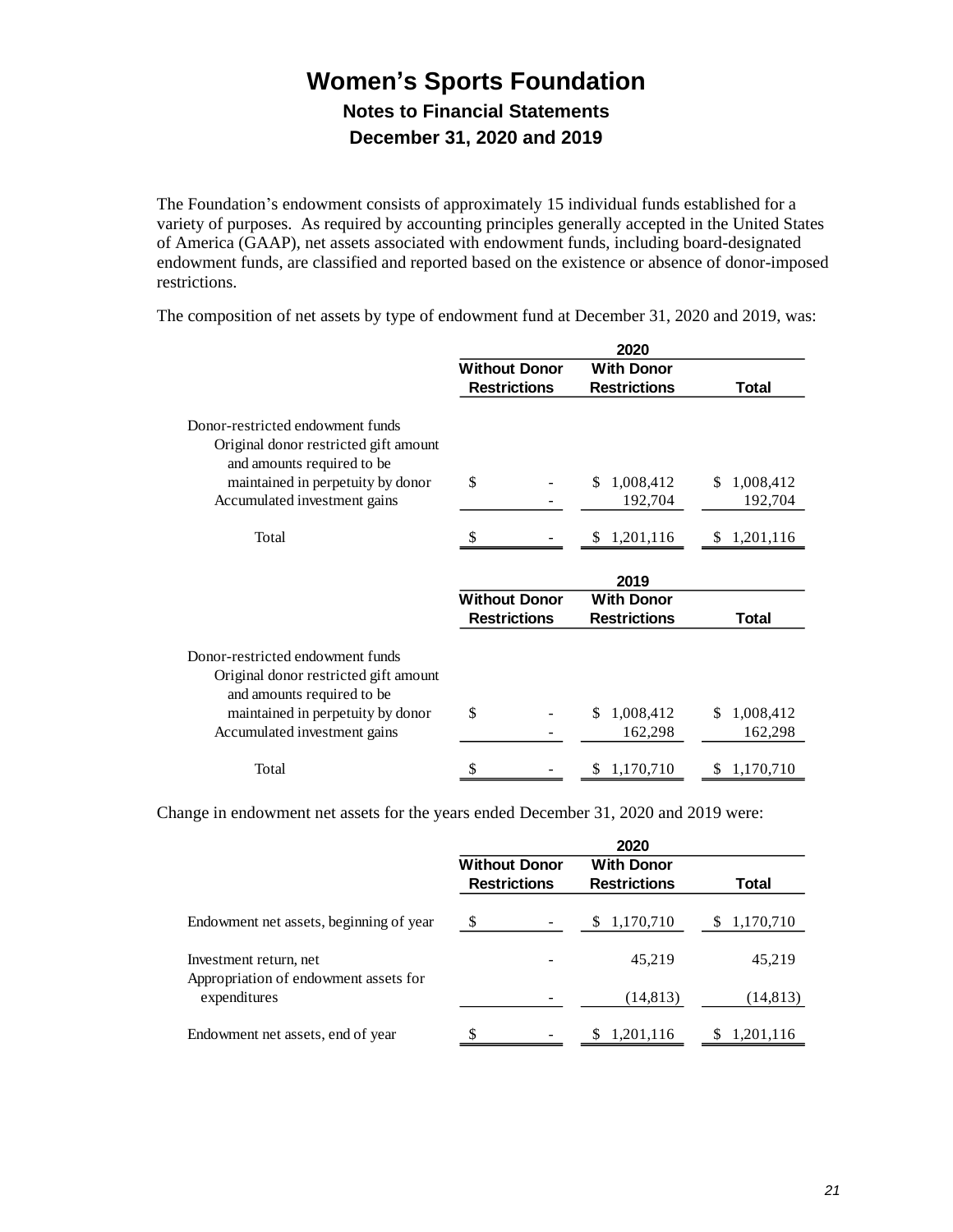**Notes to Financial Statements December 31, 2020 and 2019**

|                                             | 2019                                     |                |
|---------------------------------------------|------------------------------------------|----------------|
| <b>Without Donor</b><br><b>Restrictions</b> | <b>With Donor</b><br><b>Restrictions</b> | Total          |
| S                                           | 1,083,730<br>S                           | 1,083,730<br>S |
|                                             | 128,218                                  | 128,218        |
|                                             | (41, 238)                                | (41,238)       |
| $\overline{\phantom{0}}$                    | 1,170,710<br>S.                          | 1,170,710      |
|                                             |                                          |                |

## *Investment and Spending Policies*

The Foundation has adopted investment and spending policies for endowment assets that attempt to provide a predictable stream of funding to programs and other items supported by its endowment while seeking to maintain the purchasing power of the endowment. Endowment assets include those assets of donor-restricted endowment funds the Foundation must hold in perpetuity or for donor-specified periods. The Foundation expects its endowment funds to provide an average rate of return of approximately 5 percent annually over time. Actual returns in any given year may vary from this amount.

To satisfy its long-term rate of return objectives, the Foundation relies on a total return strategy in which investment returns are achieved through both current yield (investment income such as dividends and interest) and capital appreciation (both realized and unrealized). The Foundation targets a diversified asset allocation that places a greater emphasis on equity-based investments to achieve its long-term return objectives within prudent risk constraints.

The Foundation has a spending policy of appropriating for expenditure each year 5 percent of its endowment fund's average fair value over the prior 3 years through the year-end preceding the year in which expenditure is planned. In establishing this policy, the Foundation considered the longterm expected return on its endowment. Accordingly, over the long term, the Foundation expects the current spending policy to allow its endowment to grow at an average of 6 percent annually. This is consistent with the Foundation's objective to maintain the purchasing power of endowment assets held in perpetuity or for a specified term, as well as to provide additional real growth through new gifts and investment return.

#### *Underwater Endowments*

The governing body of the Foundation has interpreted NYPMIFA as not requiring the maintenance of purchasing power of the original gift amount contributed to an endowment fund, unless a donor stipulates the contrary. As a result of this interpretation, when reviewing its donor-restricted endowment funds, the Foundation considers a fund to be underwater if the fair value of the fund is less than the sum of

- a) the original value of initial and subsequent gift amounts donated to the fund and
- b) any accumulations to the fund that are required to be maintained in perpetuity in accordance with the direction of the applicable donor gift instrument.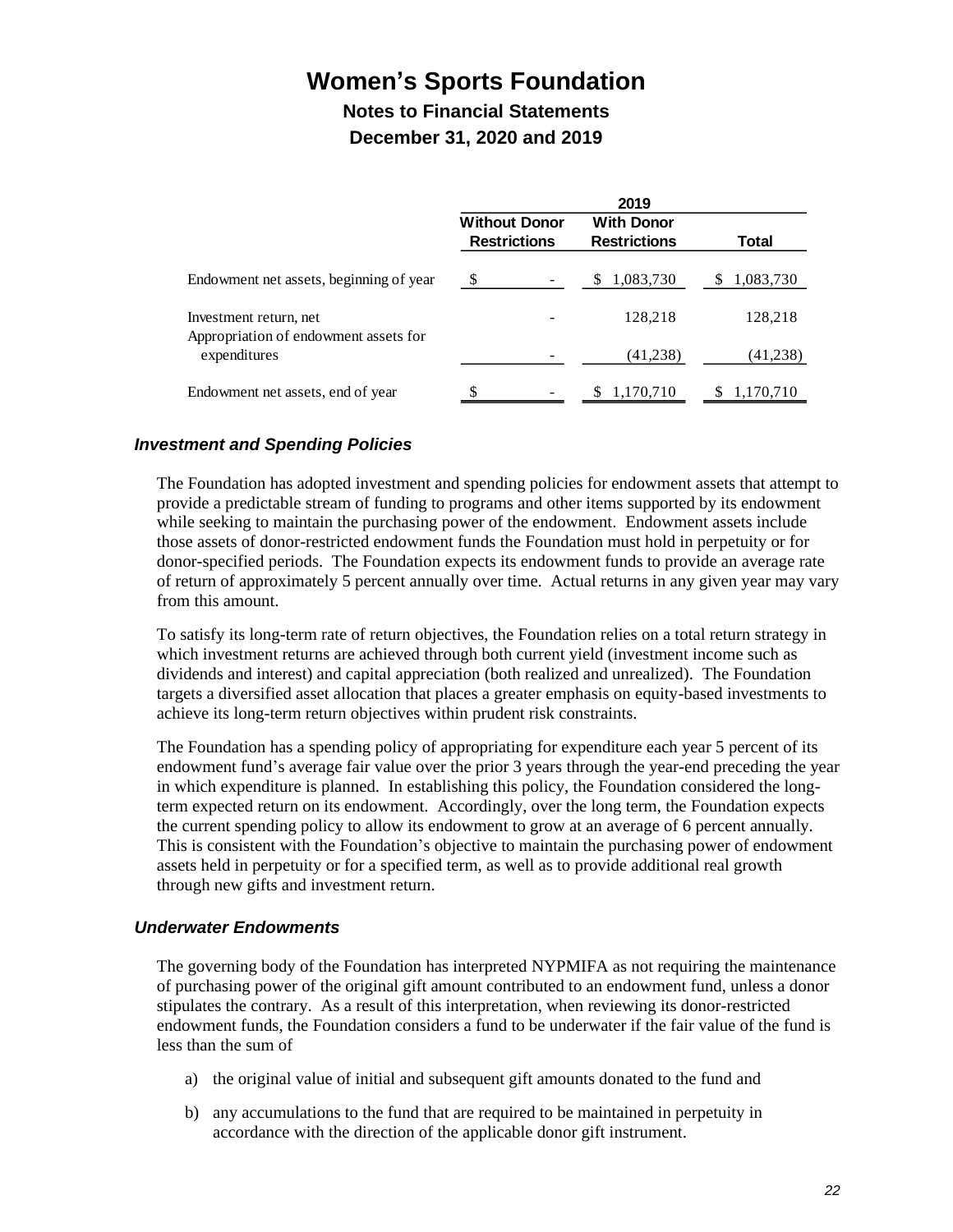The Foundation has interpreted NYPMIFA to permit not spending from underwater funds in accordance with the prudent measures required under the law.

At December 31, 2020 and 2019, the Foundation has no underwater funds.

# **Note 11: Liquidity and Availability**

Financial assets available for general expenditure, that is, without donor or other restrictions limiting their use, within one year of December 31, 2020 and 2019, comprise the following:

|                                                                                           | 2020            | 2019          |
|-------------------------------------------------------------------------------------------|-----------------|---------------|
| Financial assets at year end                                                              |                 |               |
| Cash and cash equivalents                                                                 | \$<br>869,913   | 787,115<br>\$ |
| Investments                                                                               | 3,169,089       | 2,922,340     |
| Contributions receivable                                                                  | 2,859,637       | 2,061,949     |
| Total financial assets                                                                    | 6,898,639       | 5,771,404     |
| Less donor imposed restrictions                                                           | (5,120,277)     | (4,022,416)   |
| Financial assets available to meet cash needs<br>for general expenditures within one year | \$<br>1.778.362 | 1.748.988     |

The Foundation manages its liquidity and reserves following three guiding principles: operating within a prudent range of financial soundness and stability, maintaining adequate liquid assets to fund near-term operating needs and maintaining sufficient reserves to provide reasonable assurance that long-term obligations will be discharged. The Foundation has a liquidity policy to maintain current financial assets less current liabilities at a minimum of 30 days' operating expenses. The Foundation has a policy to target a year-end balance of reserves of net assets without donor restrictions to meet 30 to 45 days of expected expenditures. To achieve these targets, the Foundation forecasts its future cash flows and monitors its liquidity quarterly and monitors its reserves annually. During the years ended December 31, 2020 and 2019, the level of liquidity and reserves was managed within the policy requirements.

# **Note 12: Related-Party Transactions**

The Foundation annually appoints an elite athlete as the Board President. The Foundation provided the President an \$18,000 annual stipend for speaking, travel and other related services in 2020 and 2019 while promoting the Foundation.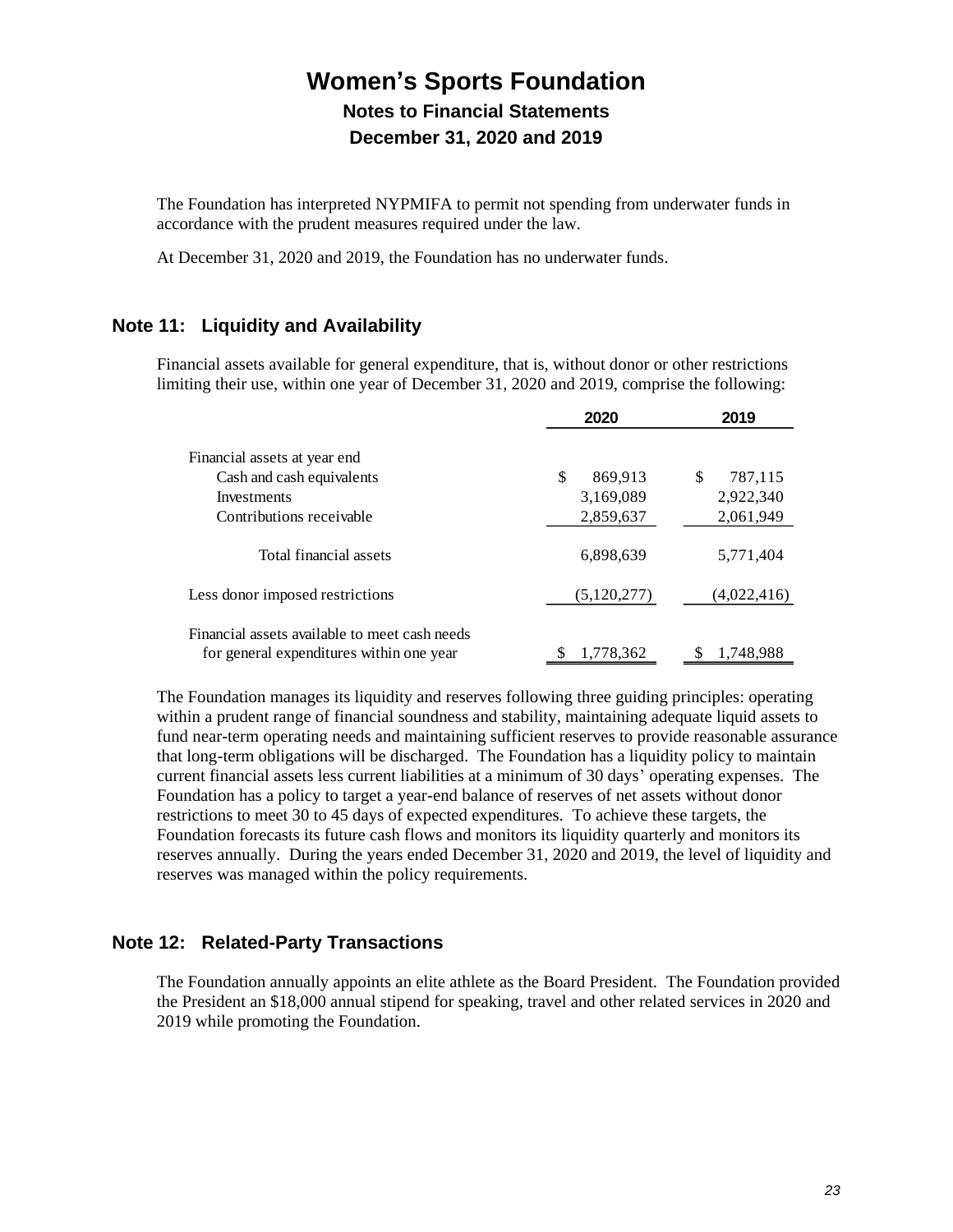**Notes to Financial Statements December 31, 2020 and 2019**

## **Note 13: Significant Estimates and Concentrations**

Accounting principles generally accepted in the United States of America require disclosure of certain significant estimates and current vulnerabilities due to certain concentrations. Those matters include the following:

### *Contributions Receivable*

At December 31, 2020 and 2019, the Foundation had contributions receivable of approximately 73 percent from two donors and 74 percent from three donors, respectively.

### *Contributions*

During the years ended December 31, 2020 and 2019, the Foundation received approximately 46 percent of contributions from one donor and 36 percent of contributions from two donors, respectively.

### *Special Events*

During the years ended December 31, 2020 and 2019, the Foundation received approximately 23 percent and 24 percent of revenue from one special event, respectively.

#### *Investments*

The Foundation invests in various investment securities. Investment securities are exposed to various risks such as interest rate, market and credit risks. Due to the level of risk associated with certain investment securities, it is at least reasonably possible that changes in the values of investment securities will occur in the near term and that such change could materially affect the amounts reported in the accompanying statements of financial position.

## **Note 14: Subsequent Events**

Subsequent events have been evaluated through June 25, 2021, which is the date the financial statements were available to be issued.

On March 27, 2020, President Trump signed into law the *Coronavirus Aid, Relief, and Economic Security Act*. On February 5, 2021, the Foundation received a second loan in the amount of \$337,639 pursuant to the *Paycheck Protection Program*. The loan is due five years from the date of the first disbursement under the loan and has a fixed interest rate of 1 percent per year. A portion of the loan may be forgiven; however, as of the date of this report any amount of forgiveness is unable to be determined.